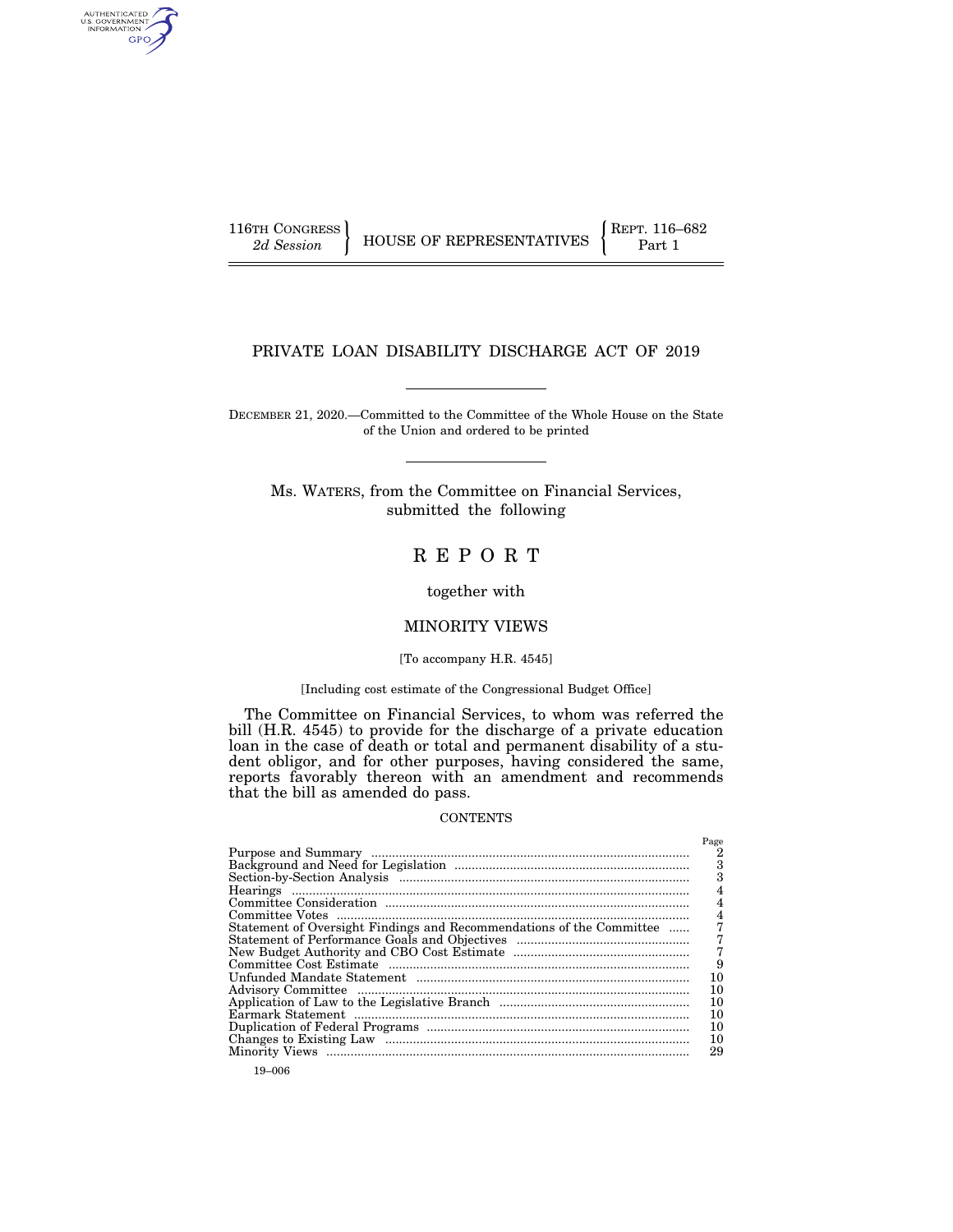The amendment is as follows:

Strike all after the enacting clause and insert the following:

**SECTION 1. SHORT TITLE.** 

This Act may be cited as the "Private Loan Disability Discharge Act of 2019".

**SEC. 2. PROTECTIONS FOR OBLIGORS AND COSIGNERS IN CASE OF DEATH OR TOTAL AND PERMANENT DISABILITY.** 

(a) IN GENERAL.—Section  $140(g)$  of the Truth in Lending Act (15 U.S.C. 1650(g)) is amended—

 $(1)$  in paragraph  $(2)$ -

(A) in the heading, by striking ''IN CASE OF DEATH OF BORROWER'';

(B) in subparagraph (A), by inserting after "of the death", the following: "or total and permanent disability"; and

(C) in subparagraph (C), by inserting after ''of the death'', the following: "or total and permanent disability"; and

(2) by adding at the end the following:

''(3) DISCHARGE IN CASE OF DEATH OR TOTAL AND PERMANENT DISABILITY OF BORROWER.—The holder of a private education loan shall, when notified of the death or total and permanent disability of a student obligor, discharge the liability of the student obligor on the loan and may not, after such notification—

"(A) attempt to collect on the outstanding liability of the student obligor; and

''(B) in the case of total and permanent disability, monitor the disability status of the student obligor at any point after the date of discharge.

"(4) TOTAL AND PERMANENT DISABILITY DEFINED.—For the purposes of this subsection and with respect to an individual, the term 'total and permanent disability' means the individual is totally and permanently disabled, as such term is defined in section 685.102(b) of title 34 of the Code of Federal Regulations.

''(5) PRIVATE DISCHARGE IN CASES OF CERTAIN DISCHARGE FOR DEATH OR DIS-ABILITY.—The holder of a private education loan shall, when notified of the discharge of liability of a student obligor on a loan described under section  $108(f)(5)(A)$  of the Internal Revenue Code of 1986, discharge any liability of the student obligor (and any cosigner) on any private education loan which the private education loan holder holds and may not, after such notification—

"(A) attempt to collect on the outstanding liability of the student obligor; and

''(B) in the case of total and permanent disability, monitor the disability status of the student obligor at any point after the date of discharge.''.

(b) TAX LIABILITY.—Section  $108(f)(5)(A)$  of the Internal Revenue Code of 1986 (26 U.S.C.  $108(f)(5)(A)$ ) is amended-

(1) by striking '', and before January 1, 2026'';

 $(2)$  in clause (ii), by striking "or";

(3) by redesignating clause (iii) as clause (iv); and

(4) by inserting after clause (ii) the following:

"(iii) pursuant to paragraph (3) or  $(5)$  of section 140(g) of the Truth in Lending Act, or''.

(c) RULEMAKING.—The Director of the Bureau of Consumer Financial Protection may issue rules to implement the amendments made by subsection (a) as the Director determines appropriate.

(d) EFFECTIVE DATE.—The amendments made by this section shall take effect 1 year after the date of the enactment of this Act.

#### PURPOSE AND SUMMARY

On September 27, 2019, Representative Madeleine Dean introduced H.R. 4545, the "Private Loan Disability Discharge Act of 2019,'' which would amend TILA to include a required discharge of private student loans in the case of permanent disability of the borrower. Cosigners will be discharged of their obligation in the case of the borrower's permanent disability, which is defined as the same standard set by the discharge provision of federal student loans.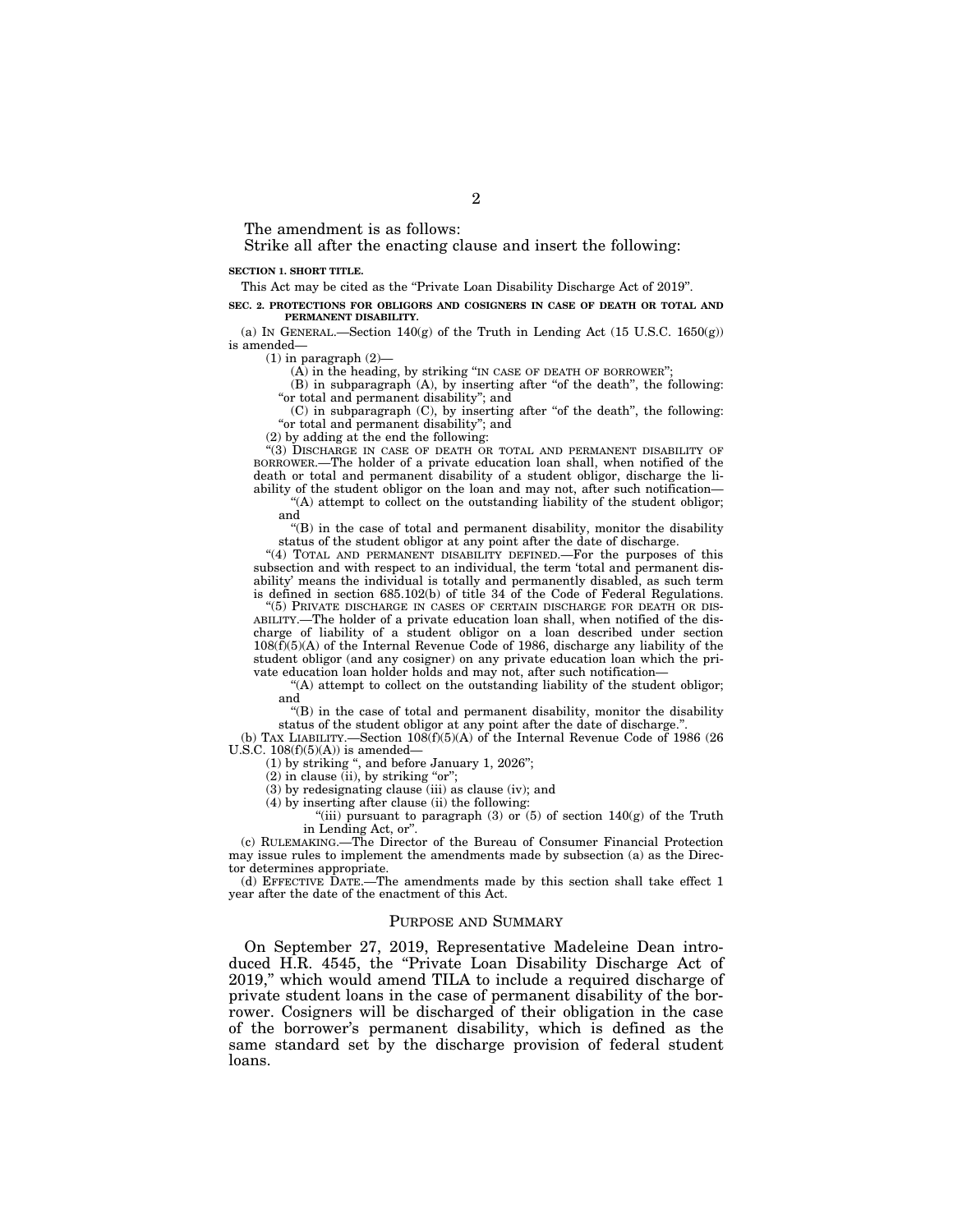#### BACKGROUND AND NEED FOR LEGISLATION

Current law does not require that a private student loan lender discharge the student debt of a borrower or their cosigner in the case of permanent disability of the borrower. The Truth in Lending Act (TILA) does currently require the discharge of a student loan for the borrower and cosigner in the case of death of the borrower. Beyond this requirement, private student lenders are free to make any policy on discharge of debt in their promissory notes. There is no standard system for disability cancellations for private loans.

Federal student loans, on the other hand, provide greater protections. Any loan that is issued by the federal government can be discharged in the event of permanent total disability of the borrower or in the event of death. Federal student loans generally do not have cosigners, so there are no provisions related to cosigners being discharged.

H.R. 4545 would bring private student loans in line with federal student loans by amending the Truth in Lending Act (TILA) to include a required discharge of private student loans in the case of permanent and total disability of the borrower. Additionally, H.R. 4545 would allow cosigners to be discharged in the case of the borrower's permanent disability, and it would require private lenders who are notified that the federal government has discharged the federal student loans of a borrower to discharge the private student loans of that same borrower. Furthermore, H.R. 4545 would permanently exempt any tax liability accrued from the discharge, which currently only runs until January 1, 2026. Finally, H.R. 4545 would authorize the CFPB to issue rules to implement these changes.

This bill uses the same definition for total and permanent disability as the standard for discharging federal student loans, which can occur in two ways. Firstly, a disabled borrower would be eligible when the individual is unable to engage in any substantial gainful activity by reason of any medically determinable physical or mental impairment that could be expected to result in death; has lasted for a continuous period of 60 months or more; or, can be expected to last for 60 months or more. Secondly, a disabled borrower would be eligible when the individual has been determined by the Secretary of Veterans Affairs to be unemployable due to a service-connected disability.

#### SECTION-BY-SECTION ANALYSIS

#### *Section 1. Short title*

This section provides that H.R. 4545 may be cited as the "Private" Loan Disability Discharge Act of 2019''.

#### *Section 2. Definition of employee affected by a shutdown*

This section amends Section  $140(g)$  of the Truth in Lending Act (TILA) to include a required discharge of private student loans in the case of permanent and total disability of the borrower. It adds the cosigner discharge in the case of the borrower's permanent disability. It requires private lenders who are notified that the federal government has discharged the federal student loans of a borrower to discharge the private student loans of that same borrower. This section permanently exempts any tax liability accrued from the dis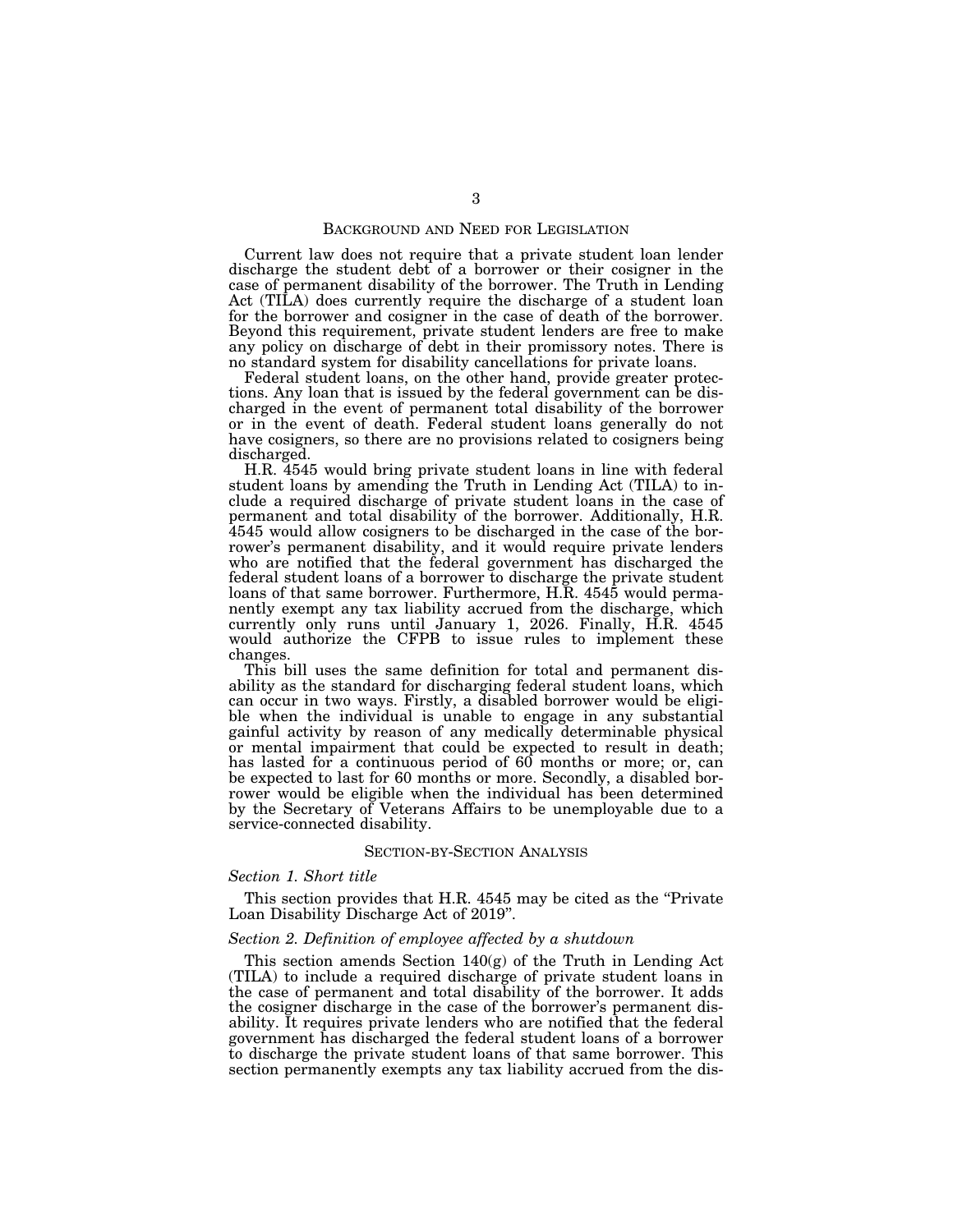charge, which currently only runs until January 1, 2026. When a loan is discharged, it is considered income and could be taxed after 2026. This section also gives the Director of the Consumer Financial Protection Bureau the power to issue rules to implement these changes.

This bill uses the same definition for total and permanent disability as the standard for discharging federal student loans. Total and permanent disability is defined as the individual is unable to engage in any substantial gainful activity by reason of any medically determinable physical or mental impairment that could be expected to result in death, has lasted or can be expected to last for a continuous period of 60 months or more; or, the individual has been determined by the Secretary of Veterans Affairs to be unemployable due to a service-connected disability.

#### **HEARINGS**

For the purposes of section 103(i) of H. Res. 6 for the 116th Congress, on September 10, 2019, the Committee on Financial Services held a hearing to consider a discussion draft of H.R. 5287 entitled ''A \$1.5 Trillion Crisis: Protecting Student Borrowers and Holding Student Loan Servicers Accountable'' to consider nine discussion drafts. Witnesses consisted of Seth Frotman, Executive Director, Student Borrower Protection Center; Persis Yu, Staff Attorney, National Consumer Law Center; Ashley Harrington, Senior Policy Counsel, Center for Responsible Lending; and Hasan Minhaj, Writer, Producer, and Host; and Jason Delisle, Resident Fellow, American Enterprise Institute

#### COMMITTEE CONSIDERATION

The Committee on Financial Services met in open session on December 11, 2019, and ordered H.R. 4545 to be reported favorably to the House without an amendment in the nature of a substitute by a recorded vote of 32 yeas and 22 neas, a quorum being present.

#### COMMITTEE VOTES

In compliance with clause 3(b) of rule XIII of the Rules of the House of Representatives, the Committee advises that the following roll call votes occurred during the Committee's consideration of H.R. 4545: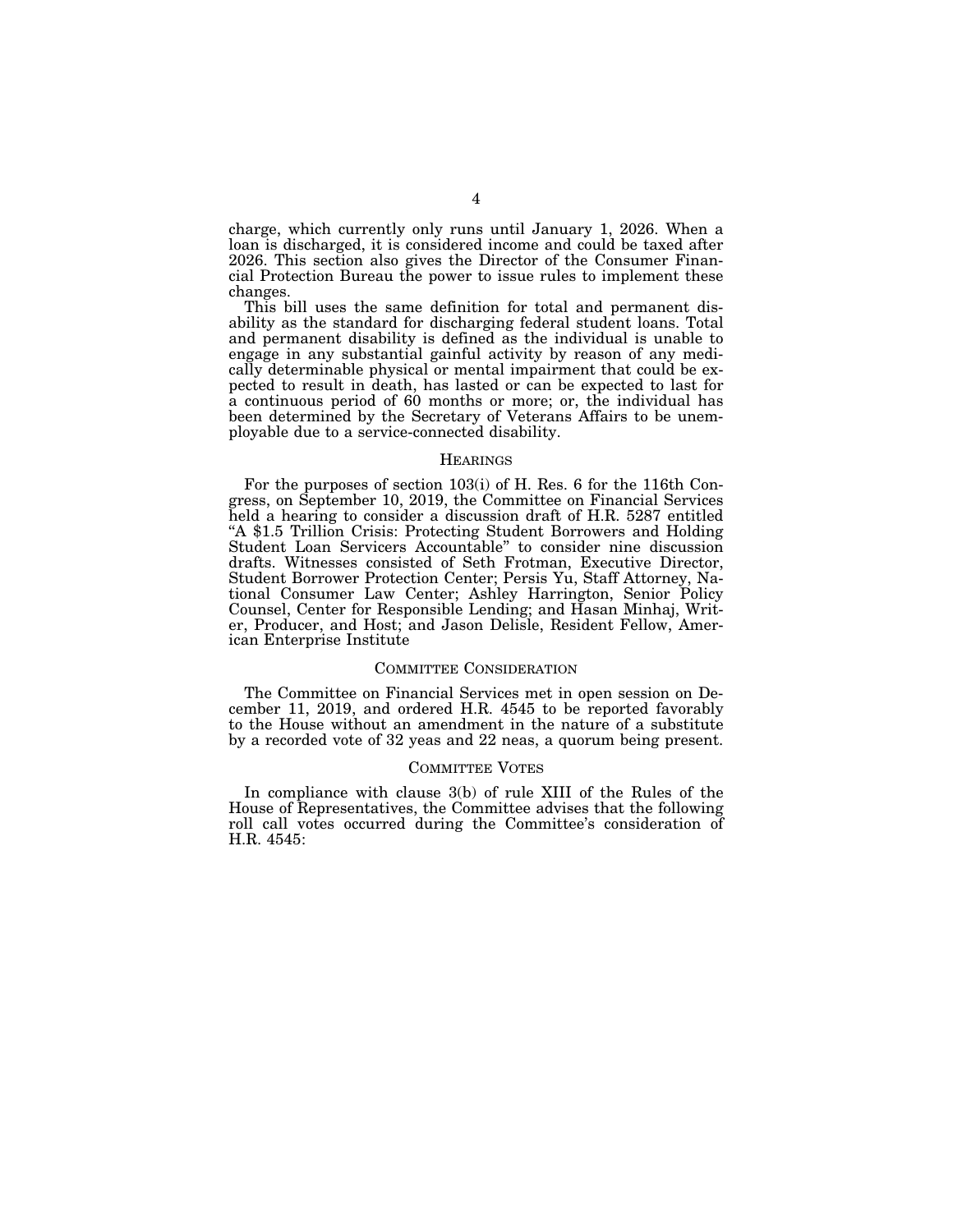| Present        | Representatives             | Ayes                    | Nays                    |  |  |
|----------------|-----------------------------|-------------------------|-------------------------|--|--|
|                | Ms. Waters, Chairwoman      | Х                       |                         |  |  |
|                | Mrs. Maloney                | $\overline{\mathbf{x}}$ |                         |  |  |
|                | Ms. Velázquez               | X                       |                         |  |  |
|                | Mr. Sherman                 | X                       |                         |  |  |
|                | Mr. Meeks                   | X                       |                         |  |  |
|                | Mr. Clay                    | X                       |                         |  |  |
|                | Mr. Scott                   |                         |                         |  |  |
|                | Mr. Green                   | X                       |                         |  |  |
|                | Mr. Cleaver                 | X                       |                         |  |  |
|                | Mr. Perlmutter              | X                       |                         |  |  |
|                | Mr. Himes                   | $\overline{\mathbf{x}}$ |                         |  |  |
|                | Mr. Foster                  | X                       |                         |  |  |
|                | Mrs. Beatty                 | X                       |                         |  |  |
|                | Mr. Heck                    | X                       |                         |  |  |
|                | Mr. Vargas                  | X                       |                         |  |  |
|                | Mr. Gottheimer              | X                       |                         |  |  |
|                | Mr. Gonzalez (TX)           | X                       |                         |  |  |
|                | Mr. Lawson                  | X                       |                         |  |  |
|                | Mr. San Nicolas             | X                       |                         |  |  |
|                | Ms. Tlaib                   | Ä                       |                         |  |  |
|                | Ms. Porter                  | X                       |                         |  |  |
|                | Ms. Axne                    | X                       |                         |  |  |
|                | Mr. Casten                  | $\overline{\mathbf{x}}$ |                         |  |  |
|                | Ms. Pressley                | $\overline{\mathbf{x}}$ |                         |  |  |
|                | Mr. McAdams                 | $\overline{\mathbf{x}}$ |                         |  |  |
|                | Ms. Ocasio-Cortez           | X                       |                         |  |  |
|                | Ms. Wexton                  | X                       |                         |  |  |
|                | Mr. Lynch                   | X                       |                         |  |  |
|                | Ms. Gabbard                 |                         |                         |  |  |
|                | Ms. Adams                   | X                       |                         |  |  |
|                | Ms. Dean                    | X                       |                         |  |  |
|                | Mr. Garcia (IL)             | Х                       |                         |  |  |
|                | Ms. Garcia (TX)             | X                       |                         |  |  |
|                | Mr. Phillips                | $\overline{\mathsf{x}}$ |                         |  |  |
| $\frac{1}{34}$ |                             |                         |                         |  |  |
|                | Mr. McHenry, Ranking Member |                         | Х                       |  |  |
|                | Mrs. Wagner                 |                         | $\overline{\mathbf{x}}$ |  |  |
|                | Mr. King                    |                         | $\overline{\mathbf{x}}$ |  |  |
|                | Mr. Lucas                   |                         | $\bar{\mathbf{x}}$      |  |  |
|                | Mr. Posey                   |                         | $\overline{x}$          |  |  |
|                | Mr. Luetkemeyer             |                         | $\overline{\mathbf{x}}$ |  |  |
|                | Mr. Huizenga                |                         | $\overline{\mathbf{x}}$ |  |  |
|                | Mr. Stivers                 |                         | χ                       |  |  |
|                | Mr. Barr                    |                         | $\overline{\mathbf{x}}$ |  |  |
|                | Mr. Tipton                  |                         | X                       |  |  |
|                | Mr. Williams                |                         | $\overline{\mathbf{x}}$ |  |  |
|                | Mr. Hill                    |                         | $\bar{x}$               |  |  |
|                | Mr. Emmer                   |                         | $\overline{\mathrm{x}}$ |  |  |
|                | Mr. Zeldin                  |                         | $\overline{x}$          |  |  |
|                | Mr. Loudermilk              |                         |                         |  |  |
|                | Mr. Mooney                  |                         | X                       |  |  |
|                | Mr. Davidson                |                         | X                       |  |  |
|                | Mr. Budd                    |                         | X                       |  |  |
|                | Mr. Kustoff                 |                         | $\overline{\mathbf{x}}$ |  |  |
|                | Mr. Hollingsworth           |                         | $\overline{\mathbf{x}}$ |  |  |
|                | Mr. Gonzalez (OH)           |                         | $\overline{x}$          |  |  |
|                | Mr. Rose                    |                         | $\overline{x}$          |  |  |
|                |                             |                         |                         |  |  |
|                | Mr. Steil                   |                         | $\overline{\mathbf{x}}$ |  |  |
|                | Mr. Gooden                  |                         | $\overline{\mathbf{x}}$ |  |  |
|                | Mr. Riggleman               |                         | $\overline{\mathbf{x}}$ |  |  |
|                | Mr. Timmons                 |                         | X                       |  |  |
| 26             |                             |                         |                         |  |  |

**Committee on Financial Services**<br>Full Committee<br>116th Congress (1st Session)

Date: 12/10/2019

Measure  $_m$  H.R. 4545

Amendment No.

Offered by: Ms. Dean, Final Passage

 $\fbox{ \begin{minipage}{0.5\linewidth} \hline \text{Agreed} \\ \text{To} \end{minipage} }$ Wdrn Yes  $\overline{\text{No}}$ Prsnt Voice<br>Voice  $Ayes$ Nays

| Record |                  |
|--------|------------------|
| Vote   |                  |
|        | 32 Ayes- 25 Noes |
|        |                  |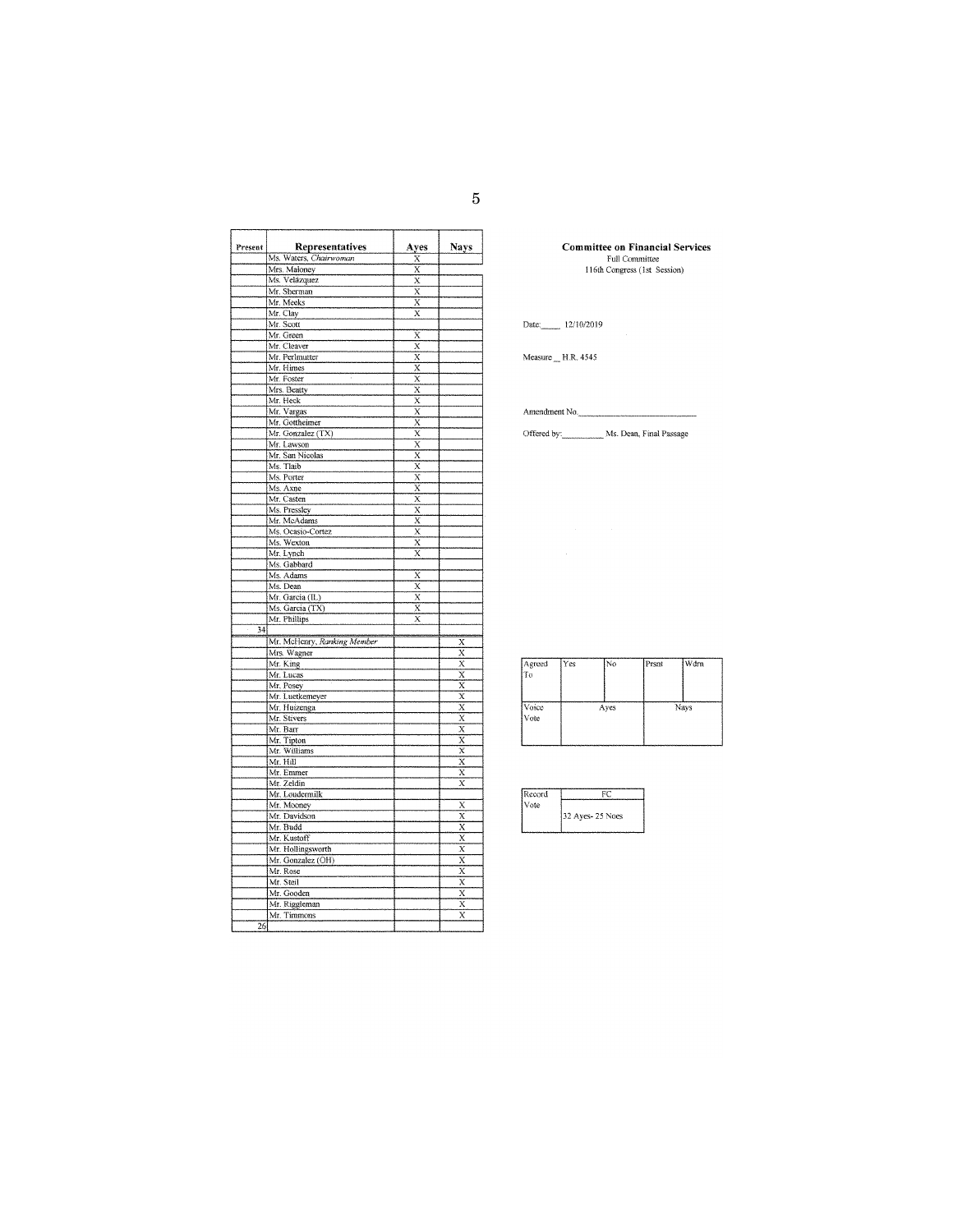| Fresent | Representatives             | Ayes                                | Nays                    |
|---------|-----------------------------|-------------------------------------|-------------------------|
|         | Ms. Waters, Chairwoman      |                                     | X                       |
|         | Mrs. Maloney                |                                     | $\overline{\mathbf{x}}$ |
|         | Ms. Velázquez               |                                     | $\overline{\mathbf{x}}$ |
|         | Mr. Sherman                 |                                     | $\overline{\mathbf{x}}$ |
|         | Mr. Meeks                   |                                     | $\overline{\mathbf{x}}$ |
|         | Mr. Clay                    |                                     | $\overline{\mathbf{x}}$ |
|         | Mr. Scott                   |                                     |                         |
|         | Mr. Green                   |                                     | X                       |
|         | Mr. Cleaver                 |                                     | X                       |
|         | Mr. Perlmutter              |                                     | $\overline{\mathbf{x}}$ |
|         | Mr. Himes                   |                                     | $\overline{x}$          |
|         | Mr. Foster                  |                                     | $\bar{\mathbf{x}}$      |
|         | Mrs. Beatty                 |                                     | ÿ                       |
|         | Mr. Heck                    |                                     | $\overline{\mathbf{x}}$ |
|         | Mr. Vargas                  |                                     | $\overline{\mathbf{x}}$ |
|         | Mr. Gottheimer              |                                     | $\overline{\mathbf{x}}$ |
|         | Mr. Gonzalez (TX)           |                                     | Χ                       |
|         | Mr. Lawson                  |                                     | $\overline{\mathbf{x}}$ |
|         | Mr. San Nicolas             |                                     | $\overline{\mathbf{x}}$ |
|         | Ms. Tlaib                   |                                     | X                       |
|         | Ms. Porter                  |                                     | $\bar{x}$               |
|         | Ms. Axne                    |                                     | Χ                       |
|         | Mr. Casten                  |                                     | $\overline{x}$          |
|         | Ms. Pressley                |                                     | $\overline{\mathrm{x}}$ |
|         | Mr. McAdams                 |                                     | $\overline{\mathbf{x}}$ |
|         | Ms. Ocasio-Cortez           |                                     | X                       |
|         | Ms. Wexton                  |                                     | X                       |
|         | Mr. Lynch                   |                                     | $\overline{\mathbf{x}}$ |
|         | Ms. Gabbard                 |                                     |                         |
|         | Ms. Adams                   |                                     |                         |
|         | Ms. Dean                    |                                     | $\overline{\textbf{x}}$ |
|         | Mr. Garcia (IL)             |                                     | $\bar{\text{x}}$        |
|         | Ms. Garcia (TX)             |                                     | $\overline{\mathbf{x}}$ |
|         | Mr. Phillips                |                                     | X                       |
| 34      |                             |                                     |                         |
|         | Mr. McHenry, Ranking Member | Х                                   |                         |
|         | Mrs. Wagner                 | $\overline{\text{x}}$               |                         |
|         | Mr. King                    | $\bar{x}$                           |                         |
|         | Mr. Lucas                   | $\overline{\mathbf{x}}$             |                         |
|         | Mr. Posey                   | X                                   |                         |
|         | Mr. Luetkemeyer             | x                                   |                         |
|         | Mr. Huizenga                | $\bar{\mathrm{x}}$                  |                         |
|         | Mr. Stivers                 | $\bar{x}$                           |                         |
|         | Mr. Barr                    | $\overline{\mathbf{x}}$             |                         |
|         | Mr. Tipton                  | $\bar{x}$                           |                         |
|         | Mr. Williams                | $\overline{\mathbf{x}}$             |                         |
|         | Mr. Hill                    | $\bar{\mathrm{x}}$                  |                         |
|         | Mr. Emmer                   | x                                   |                         |
|         | Mr. Zeldin                  | $\overline{\mathbf{x}}$             |                         |
|         | Mr. Loudermilk              |                                     |                         |
|         | Mr. Mooney                  | X                                   |                         |
|         | Mr. Davidson                | $\overline{\mathbf{x}}$             |                         |
|         | Mr. Budd                    |                                     |                         |
|         | Mr. Kustoff                 | $\frac{\overline{x}}{\overline{x}}$ |                         |
|         | Mr. Hollingsworth           | $\overline{\mathbf{x}}$             |                         |
|         | Mr. Gonzalez (OH)           | Χ                                   |                         |
|         | Mr. Rose                    | $\overline{x}$                      |                         |
|         | Mr. Steil                   | $\overline{\mathbf{x}}$             |                         |
|         | Mr. Gooden                  | $\overline{\mathbf{x}}$             |                         |
|         | Mr. Riggleman               | $\overline{\mathrm{x}}$             |                         |
|         | Mr. Timmons                 | $\overline{\mathbf{x}}$             |                         |
| 26      |                             |                                     |                         |
|         |                             |                                     |                         |

**Committee on Financial Services**<br>Full Committee<br>116th Congress (1st Session)

## Date: 12/10/2019

Measure  $\_$  H.R. 4545

Amendment No.<br>23

Offered by: Mrs. Wagner to Dean ANS

| Agreed<br>'To | l Yes | INo  | Prsnt | i Wdrn |
|---------------|-------|------|-------|--------|
| Voice<br>Vote |       | Ayes |       | Navs   |

| Record |                 |
|--------|-----------------|
| Vote   |                 |
|        | 25 Ayes-32 Noes |
|        |                 |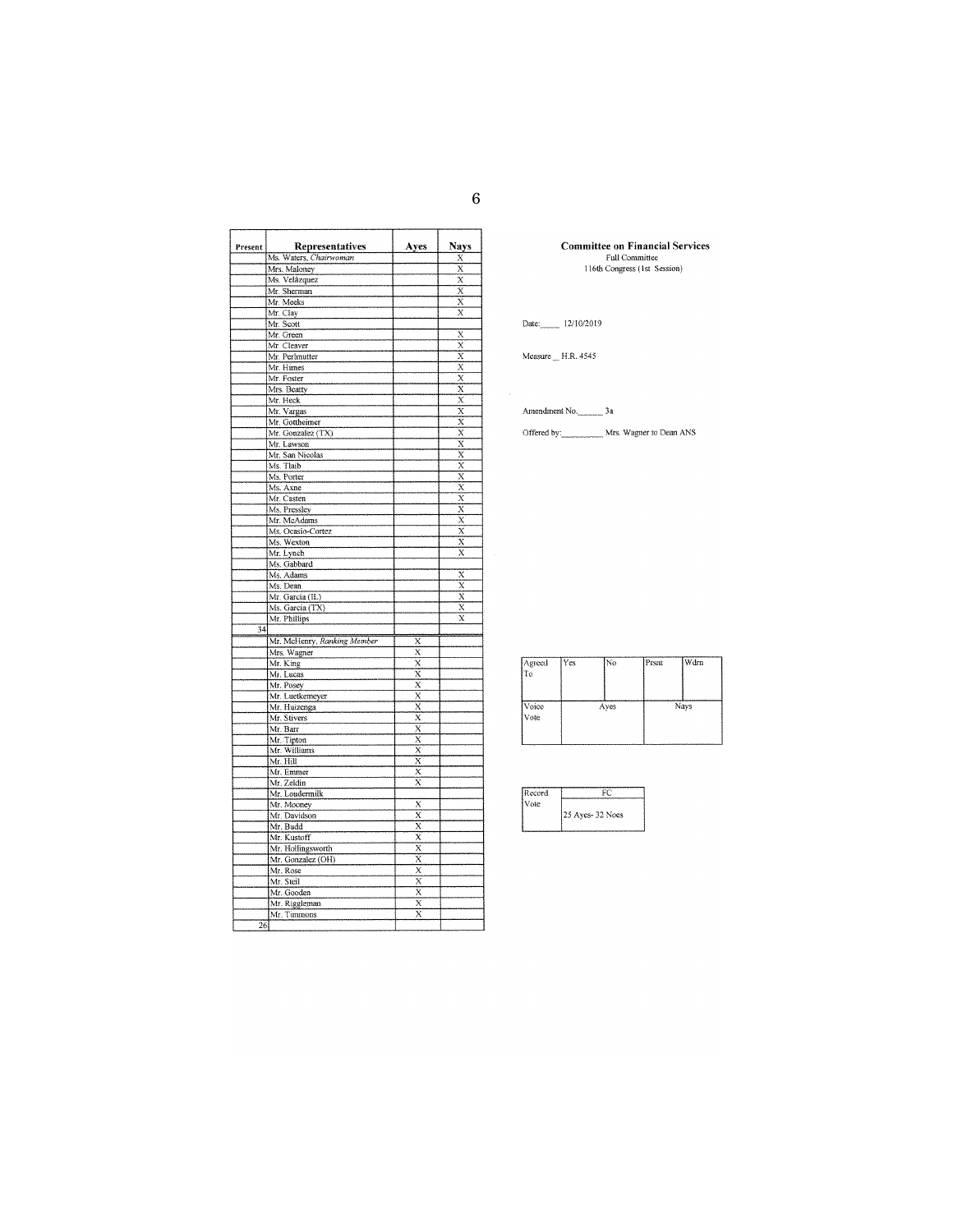## STATEMENT OF OVERSIGHT FINDINGS AND RECOMMENDATIONS OF THE COMMITTEE

In compliance with clause  $3(c)(1)$  of rule XIII and clause  $2(b)(1)$ of rule X of the Rules of the House of Representatives, the Committee's oversight findings and recommendations are reflected in the descriptive portions of this report.

#### STATEMENT OF PERFORMANCE GOALS AND OBJECTIVES

Pursuant to clause  $(3)(c)$  of rule XIII of the Rules of the House of Representatives, the goals of H.R. 4545 are to ensure that government employees, contractors, and other consumers affected by a Federal government shutdown.

#### NEW BUDGET AUTHORITY AND CBO ESTIMATE

Pursuant to clause  $3(c)(2)$  of rule XIII of the Rules of the House of Representatives and section 308(a) of the *Congressional Budget Act of 1974,* and pursuant to clause 3(c)(3) of rule XIII of the Rules of the House of Representatives and section 402 of the *Congressional Budget Act of 1974,* the Committee has received the following estimate for H.R. 4545 from the Director of the Congressional Budget Office:

> U.S. CONGRESS, CONGRESSIONAL BUDGET OFFICE, *Washington, DC, April 22, 2020.*

Hon. MAXINE WATERS,

*Chairwoman, Committee on Financial Services, House of Representatives, Washington, DC.* 

DEAR MADAM CHAIRWOMAN: The Congressional Budget Office has prepared the enclosed cost estimate for H.R. 4545, the Private Loan Disability Discharge Act of 2019.

If you wish further details on this estimate, we will be pleased to provide them. The CBO staff contact is Nathaniel Frentz. Sincerely,

PHILLIP L. SWAGEL, *Director.* 

Enclosure.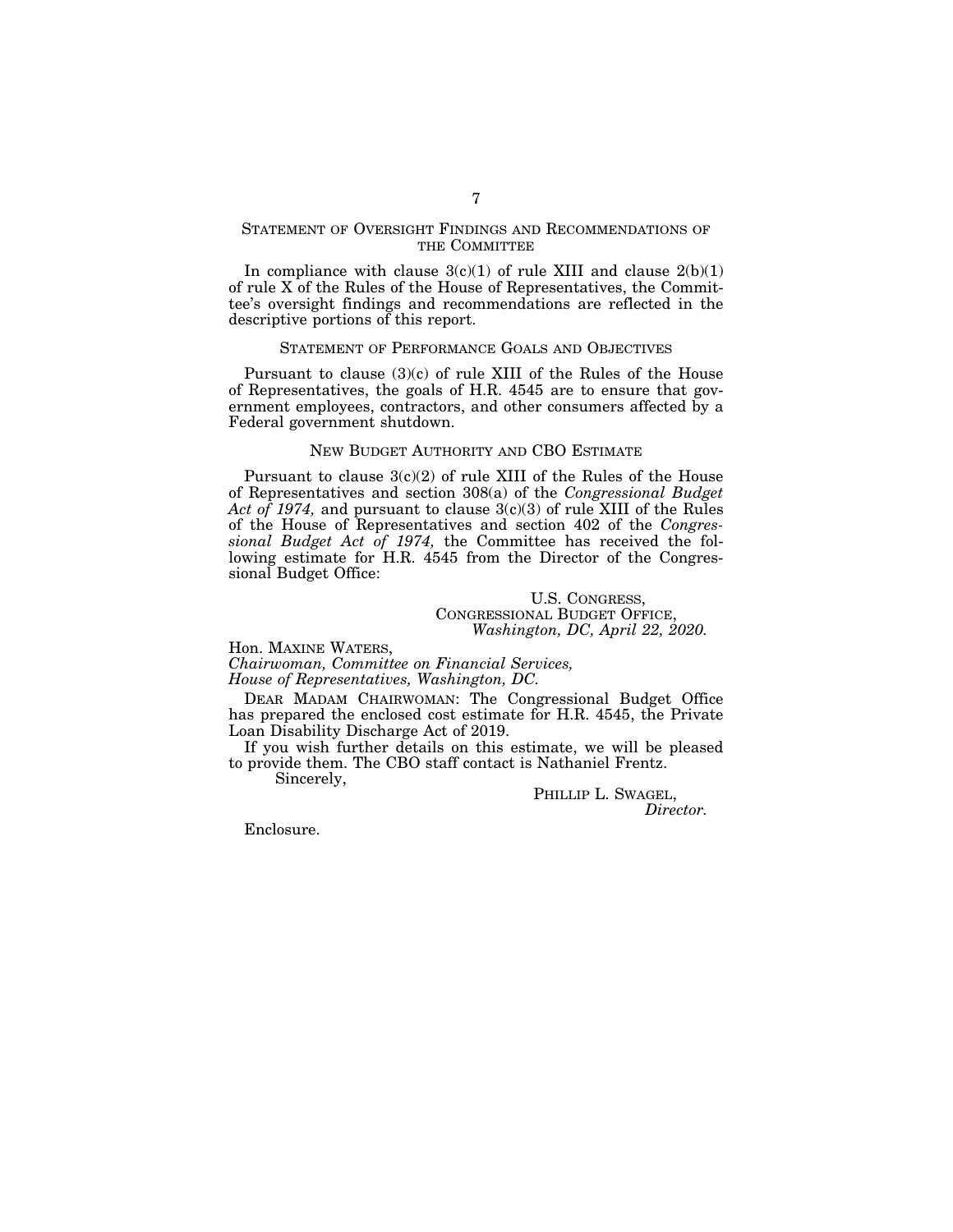| At a Glance                                                            |                 |                                                                                       |                                |  |  |  |  |  |  |  |
|------------------------------------------------------------------------|-----------------|---------------------------------------------------------------------------------------|--------------------------------|--|--|--|--|--|--|--|
| H.R. 4545, Private Loan Disability Discharge Act of 2019               |                 | As ordered reported by the House Committee on Financial Services on December 11, 2019 |                                |  |  |  |  |  |  |  |
| By Fiscal Year, Millions of Dollars                                    | 2020            | 2020-2025                                                                             | 2020-2030                      |  |  |  |  |  |  |  |
| Direct Spending (Outlays)                                              |                 |                                                                                       |                                |  |  |  |  |  |  |  |
| Revenues                                                               | Ω               |                                                                                       | -60                            |  |  |  |  |  |  |  |
| Increase in the Deficit                                                | Ω               | n                                                                                     | 60                             |  |  |  |  |  |  |  |
| <b>Spending Subject to</b><br><b>Appropriation (Outlays)</b>           | o               | 0                                                                                     | n                              |  |  |  |  |  |  |  |
| Statutory pay-as-you-go<br>procedures apply?                           | Yes             | <b>Mandate Effects</b>                                                                |                                |  |  |  |  |  |  |  |
| Increases on-budget deficits in any<br>of the four consecutive 10-year | $<$ \$5 billion | Contains intergovernmental mandate?                                                   | No.                            |  |  |  |  |  |  |  |
| periods beginning in 2031?                                             |                 | Contains private-sector mandate?                                                      | Yes, Under<br><b>Threshold</b> |  |  |  |  |  |  |  |

#### The bill would

• Amend the Truth in Lending Act to require any private student loan to be discharged if the student is determined to have a total and permanent disability

• Amend the Internal Revenue Code so that such a discharge is not treated as income for tax purposes

• Impose private-sector mandates by requiring holders of private student loans to discharge certain debts and prohibiting loan holders from attempting to collect on those debts

Estimated budgetary effects would primarily stem from

• A decrease in tax revenue from the provision that would exempt from taxable income certain discharges of student loan debt

The Congressional Budget Act of 1974, as amended, stipulates that revenue estimates provided by the staff of the Joint Committee on Taxation (JCT) will be the official estimates for all tax legislation considered by Congress. As such, CBO incorporates those estimates into its cost estimates of the effects of legislation. All of the estimates for the tax provisions of H.R. 4545 were provided by JCT.

Bill summary: H.R. 4545 would amend the Truth in Lending Act to require that any private student loan be discharged (that is, forgiven) if the student is determined to have a total and permanent disability. The bill also would amend the Internal Revenue Code so that such a discharge would not be treated as income for tax purposes.

Estimated Federal cost: The estimated budgetary effect of H.R. 4545 is shown in Table 1.

TABLE 1.—CBO'S ESTIMATE OF THE STATUTORY PAY-AS-YOU-GO EFFECTS OF H.R. 4545, THE PRIVATE LOAN DISABILITY DISCHARGE ACT OF 2019, AS ORDERED REPORTED BY THE HOUSE COMMITTEE ON FINANCIAL SERVICES ON DECEMBER 11, 2019

|                             | By fiscal year, millions of dollars- |  |  |  |  |  |  |  |  |                                                   |               |               |
|-----------------------------|--------------------------------------|--|--|--|--|--|--|--|--|---------------------------------------------------|---------------|---------------|
|                             | 2020                                 |  |  |  |  |  |  |  |  | 2021 2022 2023 2024 2025 2026 2027 2028 2029 2030 | 2020-<br>2025 | 2020-<br>2030 |
| Net Increase in the Deficit |                                      |  |  |  |  |  |  |  |  |                                                   |               |               |
| Pay-As-You-Go Effect        |                                      |  |  |  |  |  |  |  |  | 0 0 0 0 0 0 1 14 14 15 16                         |               | 60            |

Source: Staff of the Joint Committee on Taxation.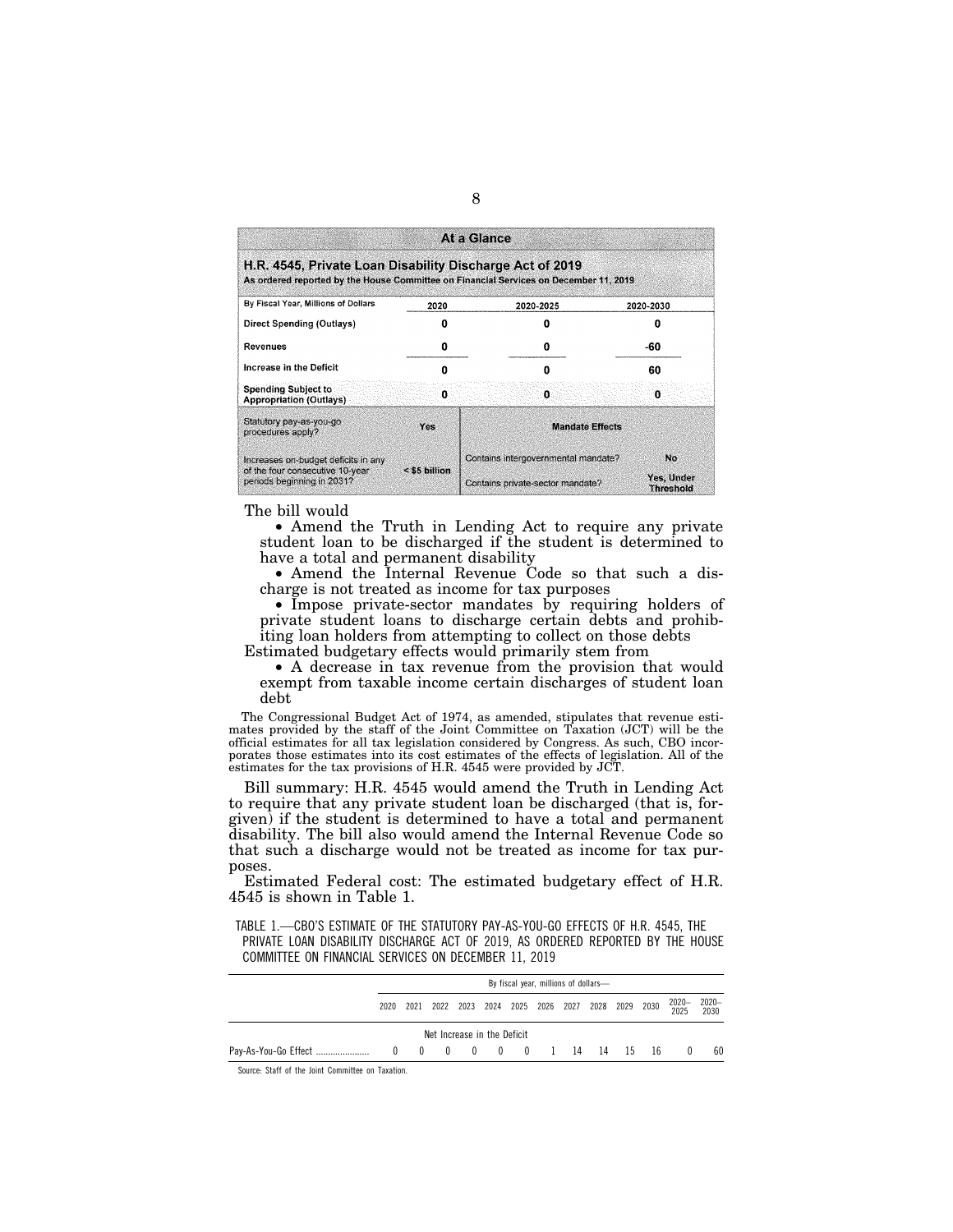Basis of estimate: The Congressional Budget Act of 1974, as amended, stipulates that revenue estimates provided by the staff of the Joint Committee on Taxation (JCT) are the official estimates for all tax legislation considered by the Congress. CBO therefore incorporates those estimates into its cost estimates of the effects of legislation. All of the estimates for the tax provisions of H.R. 4545 were provided by JCT.

Because the bill would not affect federal student loans, CBO estimates that there would be no effect on federal spending.

Revenues: JCT estimates that the bill would decrease revenues by \$60 million over the 2020–2030 period.

Uncertainty: The estimates provided here are uncertain because they rely on underlying projections and other estimates that are uncertain. Specifically, they are based in part on CBO's economic projections for the next decade under current law, and on estimates of changes in taxpayers' behavior in response to changes in tax rules.

Pay-As-You-Go considerations: The Statutory Pay-As-You-Go Act of 2010 establishes budget-reporting and enforcement procedures for legislation affecting direct spending or revenues. The changes in revenues that are subject to those pay-as-you-go procedures are shown in Table 1.

Increase in long-term deficits: JCT estimates that enacting H.R. 4545 would increase on-budget deficits by less than \$5 billion in each of the four consecutive 10-year periods beginning in 2030.

Mandates: The nontax provisions of H.R. 4545 contain privatesector mandates as defined in the Unfunded Mandates Reform Act (UMRA) by requiring debt holders to discharge the debt of a student borrower who has been declared permanently and totally disabled and prohibiting those debt-holders from attempting to collect on the discharged debt. CBO estimates that, given the small number of loans affected, the cost of the mandate would fall below the annual private-sector threshold of \$168 million in 2020, adjusted annually for inflation.

CBO has determined that the nontax provisions of the bill would not impose intergovernmental mandates as defined in UMRA.

JCT has determined that the tax provisions of the bill would not impose intergovernmental or private-sector mandates.

Estimate prepared by: Revenues: Staff of the Joint Committee on Taxation and Nathaniel Frentz; Mandates: Staff of the Joint Committee on Taxation and Lilia Ledezma.

Estimate reviewed by: Joshua Shakin, Chief, Revenue Estimating Unit; John McClelland, Director of Tax Analysis; Susan Willie, Chief, Public and Private Mandates Unit; Theresa Gullo, Director of Budget Analysis.

#### COMMITTEE COST ESTIMATE

Clause  $3(d)(1)$  of rule XIII of the Rules of the House of Representatives requires an estimate and a comparison of the costs that would be incurred in carrying out H.R. 4545. However, clause  $3(d)(2)(B)$  of that rule provides that this requirement does not apply when the committee has included in its report a timely submitted cost estimate of the bill prepared by the Director of the Congressional Budget Office under section 402 of the *Congressional Budget Act*, which is attached.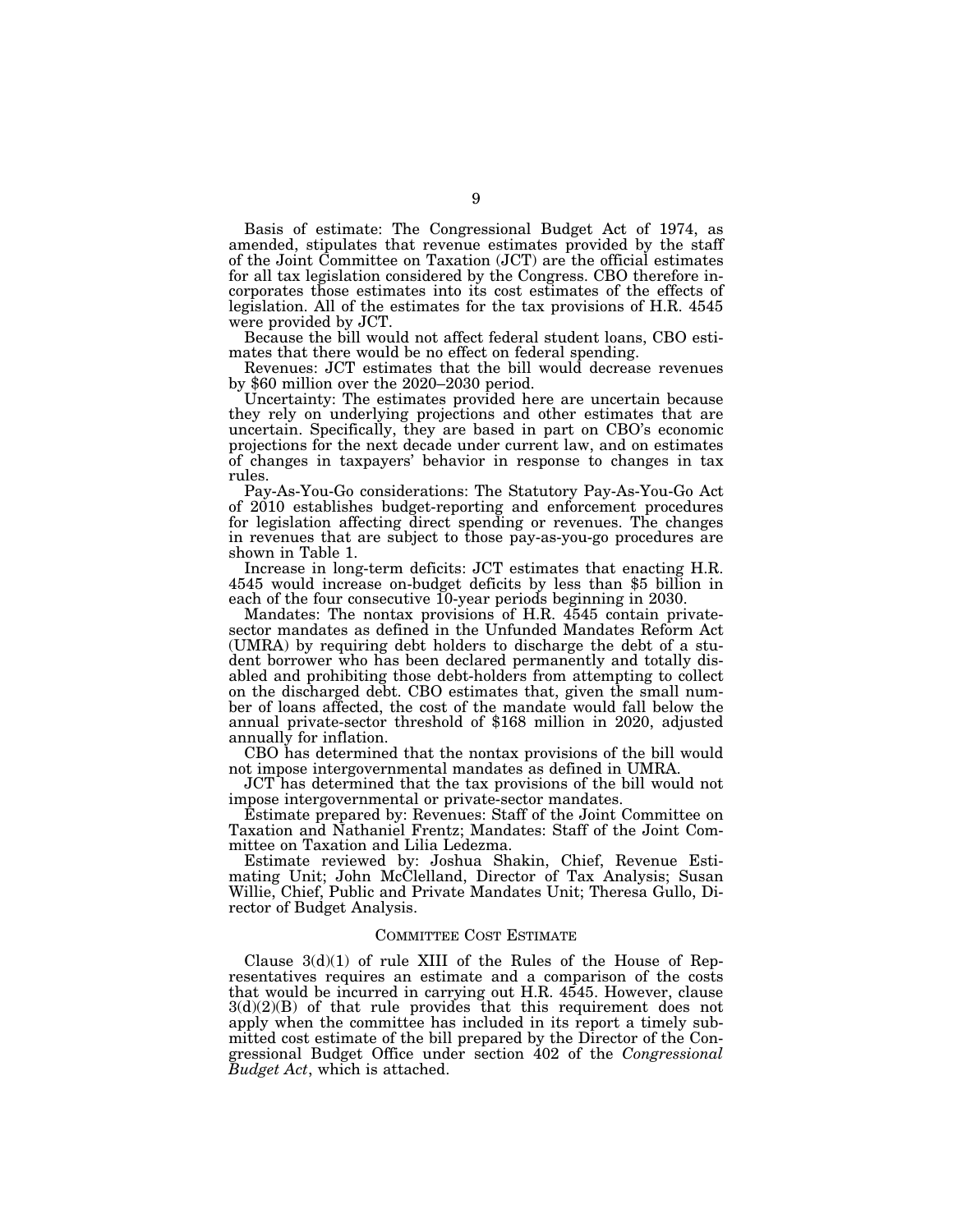#### UNFUNDED MANDATE STATEMENT

Pursuant to Section 423 of the *Congressional Budget and Impoundment Control Act* (as amended). The Committee adopts as its own the estimate of federal mandates regarding H.R. 4545, as amended, prepared by the Director of the Congressional Budget Office.

#### ADVISORY COMMITTEE

No advisory committees within the meaning of section 5(b) of the Federal Advisory Committee Act were created by this legislation.

## APPLICATION OF LAW TO THE LEGISLATIVE BRANCH

Pursuant to section 102(b)(3) of the *Congressional Accountability Act*, Pub. L. No. 104–1 H.R. 4545, as amended, does not apply to terms and conditions of employment or to access to public services or accommodations within the legislative branch.

### EARMARK STATEMENT

In accordance with clause 9 of rule XXI of the Rules of the House of Representatives, H.R. 4545 does not contain any congressional earmarks, limited tax benefits, or limited tariff benefits as described in clauses  $9(e)$ ,  $9(f)$ , and  $9(g)$  of rule XXI.

#### DUPLICATION OF FEDERAL PROGRAMS

Pursuant to clause  $3(c)(5)$  of rule XIII of the Rules of the House of Representatives, the Committee states that no provision of H.R. 4545 establishes or reauthorizes a program of the Federal Government known to be duplicative of another federal program, a program that was included in any report from the Government Accountability Office to Congress pursuant to section 21 of Public Law 111–139, or a program related to a program identified in the most recent Catalog of Federal Domestic Assistance.

#### CHANGES IN EXISTING LAW MADE BY THE BILL, AS REPORTED

In compliance with clause 3(e) of rule XIII of the Rules of the House of Representatives, changes in existing law made by the bill, H.R. 4545, as reported, are shown as follows:

## CHANGES IN EXISTING LAW MADE BY THE BILL, AS REPORTED

In compliance with clause 3(e) of rule XIII of the Rules of the House of Representatives, changes in existing law made by the bill, as reported, are shown as follows (existing law proposed to be omitted is enclosed in black brackets, new matter is printed in italics, and existing law in which no change is proposed is shown in roman):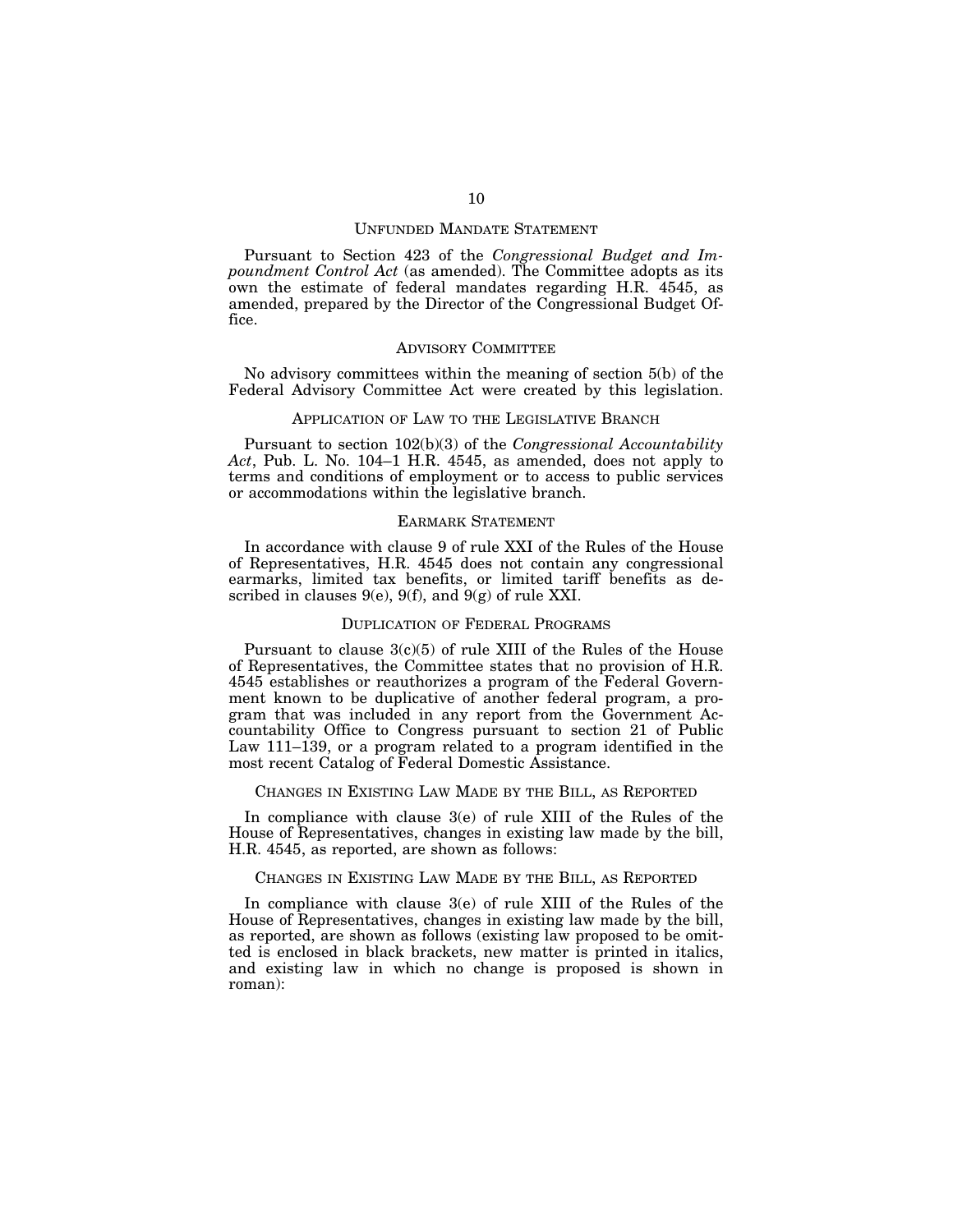## **TRUTH IN LENDING ACT**

## **TITLE I—CONSUMER CREDIT COST DISCLOSURE**

## \* \* \* \* \* \* \*

## **CHAPTER 2—CREDIT TRANSACTIONS**

## \* \* \* \* \* \* \*

### **§ 140. Preventing unfair and deceptive private educational lending practices and eliminating conflicts of interest**

(a) DEFINITIONS.—As used in this section—

 $(1)$  the term "cosigner"-

(A) means any individual who is liable for the obligation of another without compensation, regardless of how designated in the contract or instrument with respect to that obligation, other than an obligation under a private education loan extended to consolidate a consumer's pre-existing private education loans;

(B) includes any person the signature of which is requested as condition to grant credit or to forbear on collection; and

(C) does not include a spouse of an individual described in subparagraph (A), the signature of whom is needed to perfect the security interest in a loan.

 $(2)$  the term "covered educational institution"—

(A) means any educational institution that offers a postsecondary educational degree, certificate, or program of study (including any institution of higher education); and

(B) includes an agent, officer, or employee of the educational institution;

 $(3)$  the term "gift"-

(A)(i) means any gratuity, favor, discount, entertainment, hospitality, loan, or other item having more than a de minimis monetary value, including services, transportation, lodging, or meals, whether provided in kind, by purchase of a ticket, payment in advance, or reimbursement after the expense has been incurred; and

(ii) includes an item described in clause (i) provided to a family member of an officer, employee, or agent of a covered educational institution, or to any other individual based on that individual's relationship with the officer, employee, or agent, if—

(I) the item is provided with the knowledge and acquiescence of the officer, employee, or agent; and

(II) the officer, employee, or agent has reason to believe the item was provided because of the official position of the officer, employee, or agent; and

(B) does not include—

(i) standard informational material related to a loan, default aversion, default prevention, or financial literacy;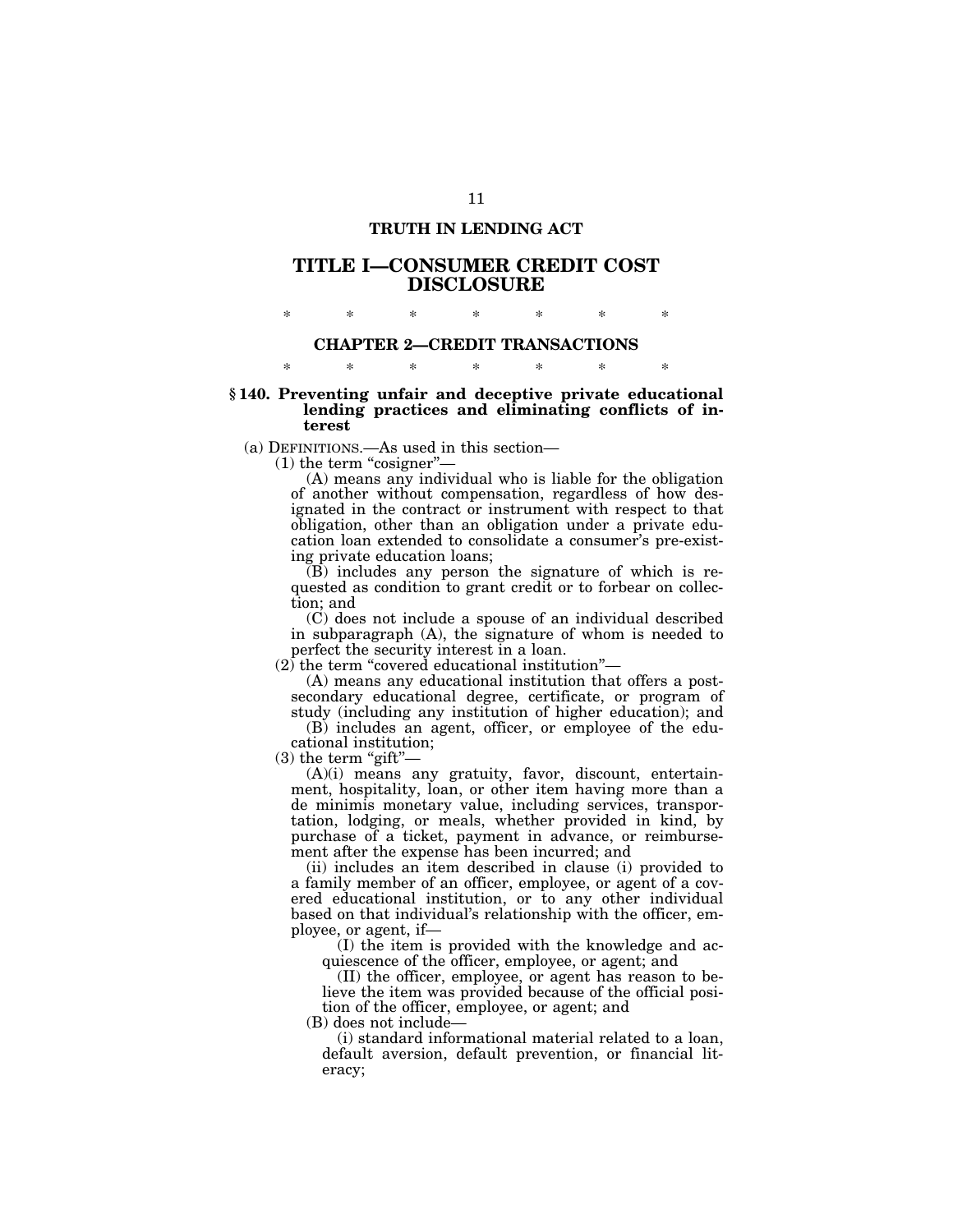(ii) food, refreshments, training, or informational material furnished to an officer, employee, or agent of a covered educational institution, as an integral part of a training session or through participation in an advisory council that is designed to improve the service of the private educational lender to the covered educational institution, if such training or participation contributes to the professional development of the officer, employee, or agent of the covered educational institution;

(iii) favorable terms, conditions, and borrower benefits on a private education loan provided to a student employed by the covered educational institution, if such terms, conditions, or benefits are not provided because of the student's employment with the covered educational institution;

(iv) the provision of financial literacy counseling or services, including counseling or services provided in coordination with a covered educational institution, to the extent that such counseling or services are not undertaken to secure—

(I) applications for private education loans or private education loan volume;

(II) applications or loan volume for any loan made, insured, or guaranteed under title IV of the Higher Education Act of 1965 (20 U.S.C. 1070 et seq.); or

(III) the purchase of a product or service of a specific private educational lender;

(v) philanthropic contributions to a covered educational institution from a private educational lender that are unrelated to private education loans and are not made in exchange for any advantage related to private education loans; or

(vi) State education grants, scholarships, or financial aid funds administered by or on behalf of a State;

(4) the term ''institution of higher education'' has the same meaning as in section 102 of the Higher Education Act of 1965 (20 U.S.C. 1002);

(5) the term ''postsecondary educational expenses'' means any of the expenses that are included as part of the cost of attendance of a student, as defined under section 472 of the Higher Education Act of 1965 (20 U.S.C. 1087ll);

(6) the term ''preferred lender arrangement'' has the same meaning as in section 151 of the Higher Education Act of 1965; (7) the term ''private educational lender'' means—

(A) a financial institution, as defined in section 3 of the Federal Deposit Insurance Act (12 U.S.C. 1813) that solicits, makes, or extends private education loans;

(B) a Federal credit union, as defined in section 101 of the Federal Credit Union Act (12 U.S.C. 1752) that solicits, makes, or extends private education loans; and

(C) any other person engaged in the business of soliciting, making, or extending private education loans;

(8) the term ''private education loan''—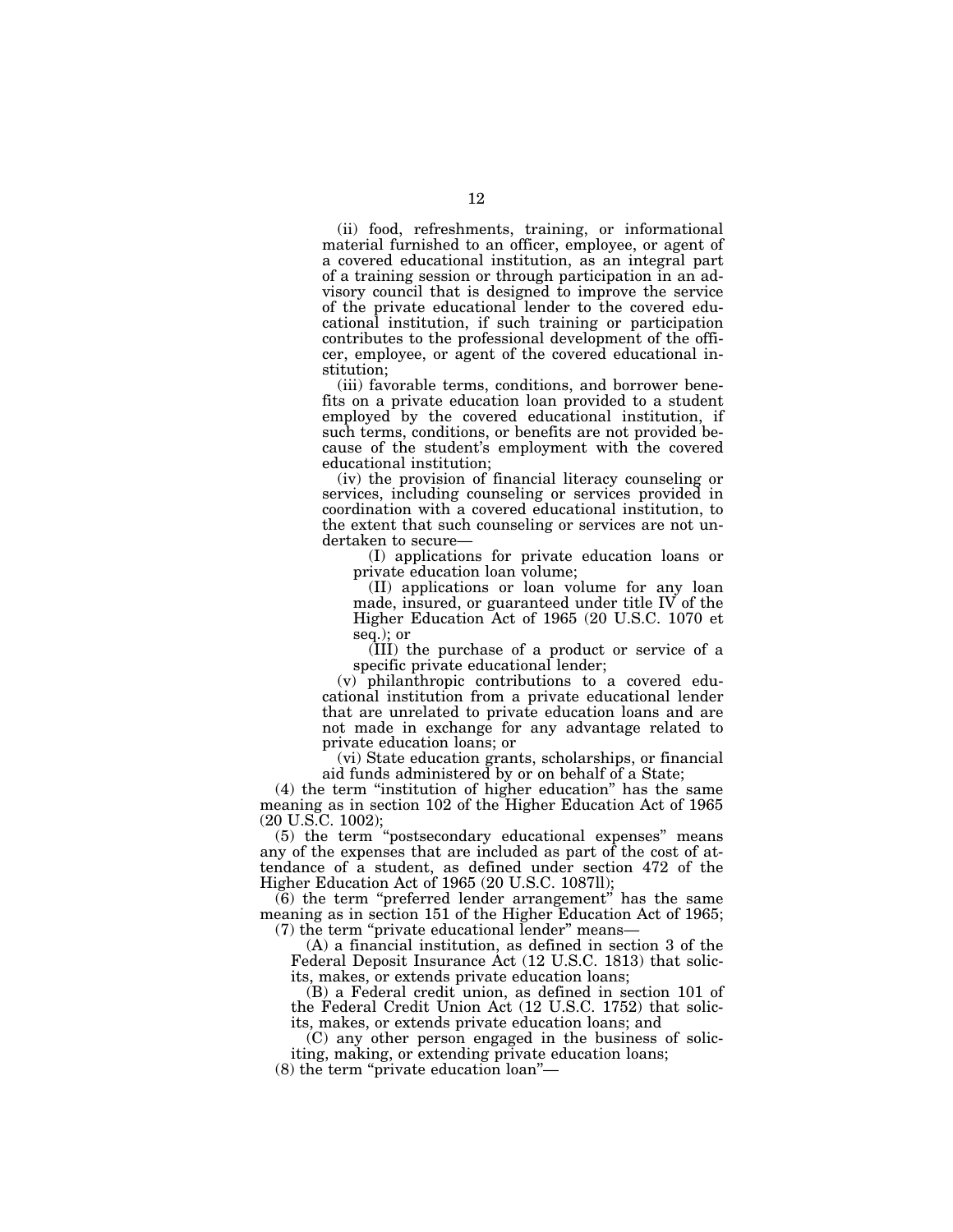(A) means a loan provided by a private educational lender that—

(i) is not made, insured, or guaranteed under of title IV of the Higher Education Act of 1965 (20 U.S.C. 1070 et seq.); and

(ii) is issued expressly for postsecondary educational expenses to a borrower, regardless of whether the loan is provided through the educational institution that the subject student attends or directly to the borrower from the private educational lender; and

(B) does not include an extension of credit under an open end consumer credit plan, a reverse mortgage transaction, a residential mortgage transaction, or any other loan that is secured by real property or a dwelling; and

(9) the term ''revenue sharing'' means an arrangement between a covered educational institution and a private educational lender under which—

(A) a private educational lender provides or issues private education loans with respect to students attending the covered educational institution;

(B) the covered educational institution recommends to students or others the private educational lender or the private education loans of the private educational lender; and

(C) the private educational lender pays a fee or provides other material benefits, including profit sharing, to the covered educational institution in connection with the private education loans provided to students attending the covered educational institution or a borrower acting on behalf of a student.

(b) PROHIBITION ON CERTAIN GIFTS AND ARRANGEMENTS.—A private educational lender may not, directly or indirectly—

(1) offer or provide any gift to a covered educational institution in exchange for any advantage or consideration provided to such private educational lender related to its private education loan activities; or

(2) engage in revenue sharing with a covered educational institution.

(c) PROHIBITION ON CO-BRANDING.—A private educational lender may not use the name, emblem, mascot, or logo of the covered educational institution, or other words, pictures, or symbols readily identified with the covered educational institution, in the marketing of private education loans in any way that implies that the covered educational institution endorses the private education loans offered by the private educational lender.

(d) ADVISORY BOARD COMPENSATION.—Any person who is employed in the financial aid office of a covered educational institution, or who otherwise has responsibilities with respect to private education loans or other financial aid of the institution, and who serves on an advisory board, commission, or group established by a private educational lender or group of such lenders shall be prohibited from receiving anything of value from the private educational lender or group of lenders. Nothing in this subsection prohibits the reimbursement of reasonable expenses incurred by an employee of a covered educational institution as part of their serv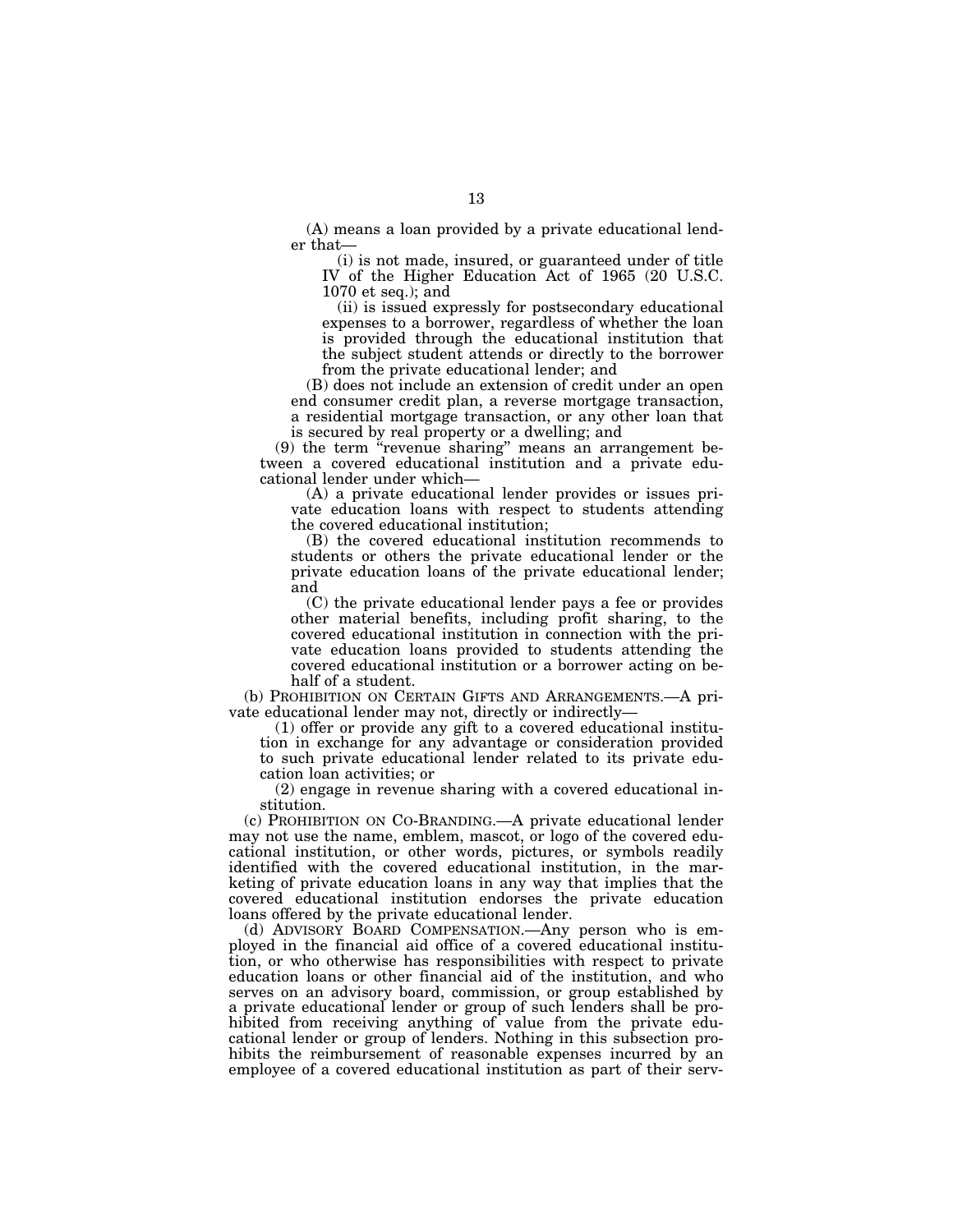ice on an advisory board, commission, or group described in this subsection.<br>
(e) PROHIBITION ON PREPAYMENT OR REPAYMENT FEES OR PEN-

ALTY.—It shall be unlawful for any private educational lender to impose a fee or penalty on a borrower for early repayment or prepayment of any private education loan.

(f) CREDIT CARD PROTECTIONS FOR COLLEGE STUDENTS.— (1) DISCLOSURE REQUIRED.—An institution of higher education shall publicly disclose any contract or other agreement made with a card issuer or creditor for the purpose of marketing a credit card.

(2) INDUCEMENTS PROHIBITED.—No card issuer or creditor may offer to a student at an institution of higher education any tangible item to induce such student to apply for or participate in an open end consumer credit plan offered by such card issuer or creditor, if such offer is made—

(A) on the campus of an institution of higher education;

(B) near the campus of an institution of higher edu-

cation, as determined by rule of the Bureau; or

(C) at an event sponsored by or related to an institution of higher education.

(3) SENSE OF THE CONGRESS.—It is the sense of the Congress that each institution of higher education should consider adopting the following policies relating to credit cards:

(A) That any card issuer that markets a credit card on the campus of such institution notify the institution of the location at which such marketing will take place.

(B) That the number of locations on the campus of such institution at which the marketing of credit cards takes place be limited.

(C) That credit card and debt education and counseling sessions be offered as a regular part of any orientation program for new students of such institution.

(g) ADDITIONAL PROTECTIONS RELATING TO BORROWER OR CO-SIGNER OF A PRIVATE EDUCATION LOAN.—

(1) PROHIBITION ON AUTOMATIC DEFAULT IN CASE OF DEATH OR BANKRUPTCY OF NON-STUDENT OBLIGOR.—With respect to a private education loan involving a student obligor and 1 or more cosigners, the creditor shall not declare a default or accelerate the debt against the student obligor on the sole basis of a bankruptcy or death of a cosigner.

 $(2)$  COSIGNER RELEASE IN CASE OF DEATH OF BORROWER]. $-$ 

(A) RELEASE OF COSIGNER.—The holder of a private education loan, when notified of the death *or total and permanent disability* of a student obligor, shall release within a reasonable timeframe any cosigner from the obligations of the cosigner under the private education loan.

(B) NOTIFICATION OF RELEASE.—A holder or servicer of a private education loan, as applicable, shall within a reasonable time-frame notify any cosigners for the private education loan if a cosigner is released from the obligations of the cosigner for the private education loan under this paragraph.

(C) DESIGNATION OF INDIVIDUAL TO ACT ON BEHALF OF THE BORROWER.—Any lender that extends a private edu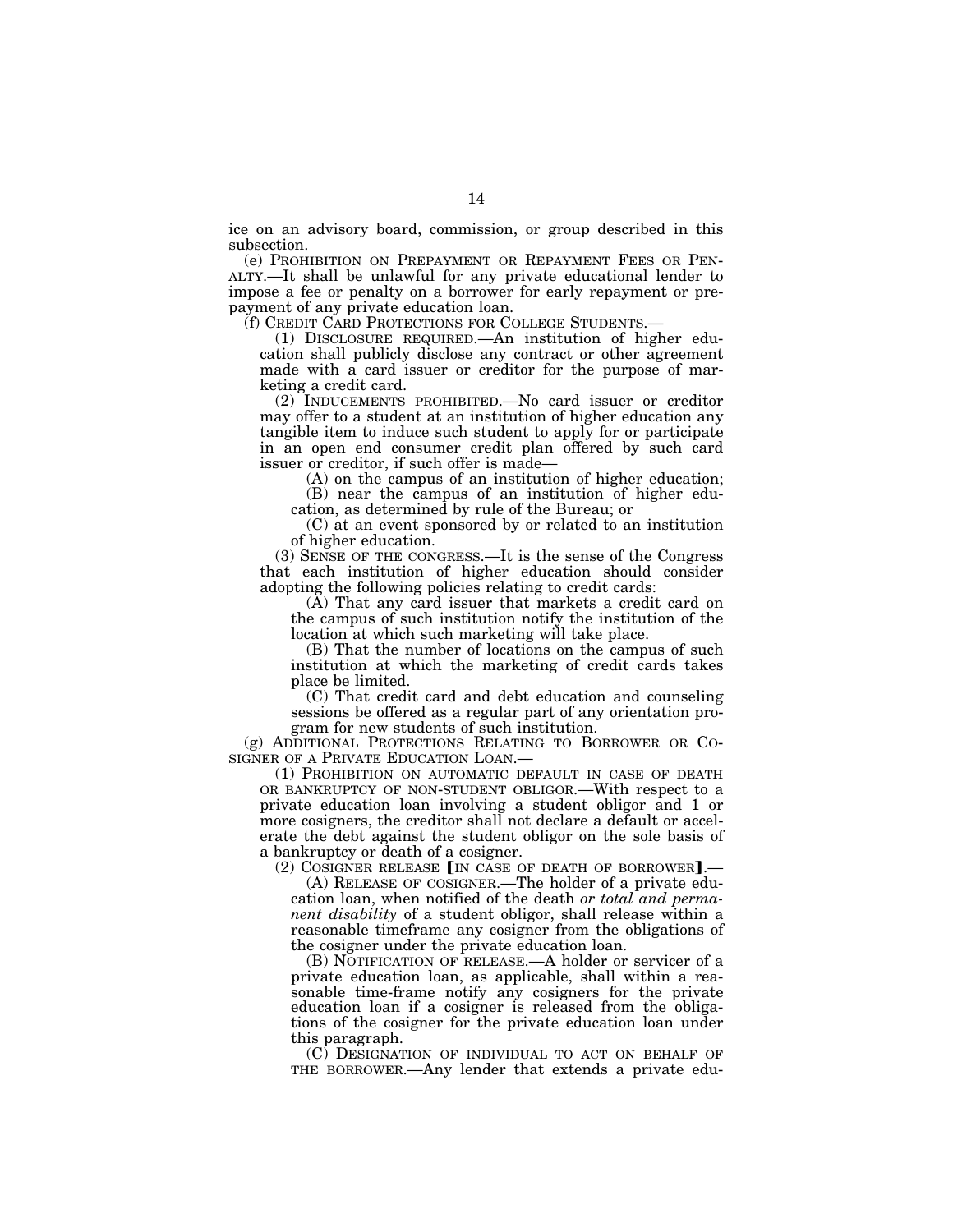cation loan shall provide the student obligor an option to designate an individual to have the legal authority to act on behalf of the student obligor with respect to the private education loan in the event of the death *or total and permanent disability* of the student obligor.

*(3) DISCHARGE IN CASE OF DEATH OR TOTAL AND PERMANENT DISABILITY OF BORROWER.—The holder of a private education loan shall, when notified of the death or total and permanent disability of a student obligor, discharge the liability of the student obligor on the loan and may not, after such notification—* 

*(A) attempt to collect on the outstanding liability of the student obligor; and* 

*(B) in the case of total and permanent disability, monitor the disability status of the student obligor at any point after the date of discharge.* 

*(4) TOTAL AND PERMANENT DISABILITY DEFINED.—For the purposes of this subsection and with respect to an individual, the term ''total and permanent disability'' means the individual is totally and permanently disabled, as such term is defined in section 685.102(b) of title 34 of the Code of Federal Regulations.* 

*(5) PRIVATE DISCHARGE IN CASES OF CERTAIN DISCHARGE FOR DEATH OR DISABILITY.—The holder of a private education loan shall, when notified of the discharge of liability of a student obligor on a loan described under section 108(f)(5)(A) of the Internal Revenue Code of 1986, discharge any liability of the student obligor (and any cosigner) on any private education loan which the private education loan holder holds and may not, after such notification—* 

*(A) attempt to collect on the outstanding liability of the student obligor; and* 

*(B) in the case of total and permanent disability, monitor the disability status of the student obligor at any point after the date of discharge.* 

\* \* \* \* \* \* \*

#### **INTERNAL REVENUE CODE OF 1986**

\* \* \* \* \* \* \*

# **Subtitle A—Income Taxes**

## **CHAPTER 1—NORMAL TAXES AND SURTAXES**

\* \* \* \* \* \* \*

# **Subchapter B—COMPUTATION OF TAXABLE INCOME**

\* \* \* \* \* \* \* **PART III—ITEMS SPECIFICALLY EXCLUDED FROM** 

# **GROSS INCOME**

\* \* \* \* \* \* \*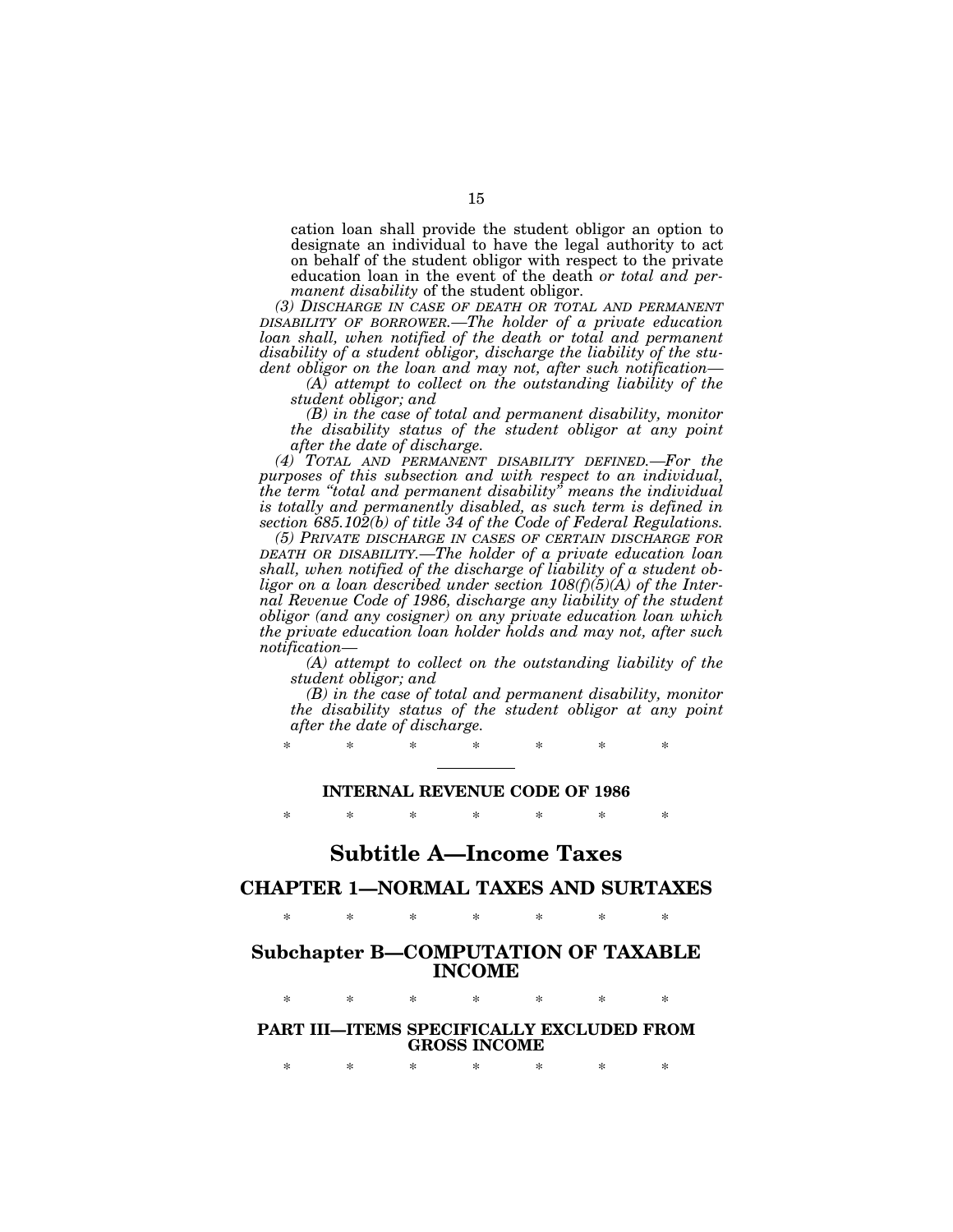## **SEC. 108. INCOME FROM DISCHARGE OF INDEBTEDNESS.**

(a) EXCLUSION FROM GROSS INCOME.—

(1) IN GENERAL.—Gross income does not include any amount which (but for this subsection) would be includible in gross income by reason of the discharge (in whole or in part) of indebtedness of the taxpayer if—

(A) the discharge occurs in a title 11 case,

(B) the discharge occurs when the taxpayer is insolvent, (C) the indebtedness discharged is qualified farm indebtedness,

(D) in the case of a taxpayer other than a C corporation, the indebtedness discharged is qualified real property business indebtedness, or

(E) the indebtedness discharged is qualified principal residence indebtedness which is discharged—

(i) before January 1, 2018, or

(ii) subject to an arrangement that is entered into and evidenced in writing before January 1, 2018.

(2) COORDINATION OF EXCLUSIONS.—

(A) TITLE 11 EXCLUSION TAKES PRECEDENCE.—Subparagraphs (B), (C), (D), and (E) of paragraph (1) shall not apply to a discharge which occurs in a title 11 case.

(B) INSOLVENCY EXCLUSION TAKES PRECEDENCE OVER QUALIFIED FARM EXCLUSION AND QUALIFIED REAL PROPERTY BUSINESS EXCLUSION.—Subparagraphs (C) and (D) of paragraph (1) shall not apply to a discharge to the extent the taxpayer is insolvent.

(C) PRINCIPAL RESIDENCE EXCLUSION TAKES PRECEDENCE OVER INSOLVENCY EXCLUSION UNLESS ELECTED OTHER-WISE.—Paragraph  $(1)(B)$  shall not apply to a discharge to which paragraph  $(1)(E)$  applies unless the taxpayer elects to apply paragraph  $(1)(B)$  in lieu of paragraph  $(1)(E)$ .

(3) INSOLVENCY EXCLUSION LIMITED TO AMOUNT OF INSOL-VENCY.—In the case of a discharge to which paragraph  $(1)(B)$ applies, the amount excluded under paragraph  $(1)(B)$  shall not exceed the amount by which the taxpayer is insolvent.

(b) REDUCTION OF TAX ATTRIBUTES.—

(1) IN GENERAL.—The amount excluded from gross income under subparagraph  $(A)$ ,  $(B)$ , or  $(C)$  of subsection  $(a)(1)$  shall be applied to reduce the tax attributes of the taxpayer as provided in paragraph (2).

(2) TAX ATTRIBUTES AFFECTED; ORDER OF REDUCTION.—Except as provided in paragraph (5), the reduction referred to in paragraph (1) shall be made in the following tax attributes in the following order:

(A) NOL.—Any net operating loss for the taxable year of the discharge, and any net operating loss carryover to such taxable year.

(B) GENERAL BUSINESS CREDIT.—Any carryover to or from the taxable year of a discharge of an amount for purposes for determining the amount allowable as a credit under section 38 (relating to general business credit).

(C) MINIMUM TAX CREDIT.—The amount of the minimum tax credit available under section 53(b) as of the beginning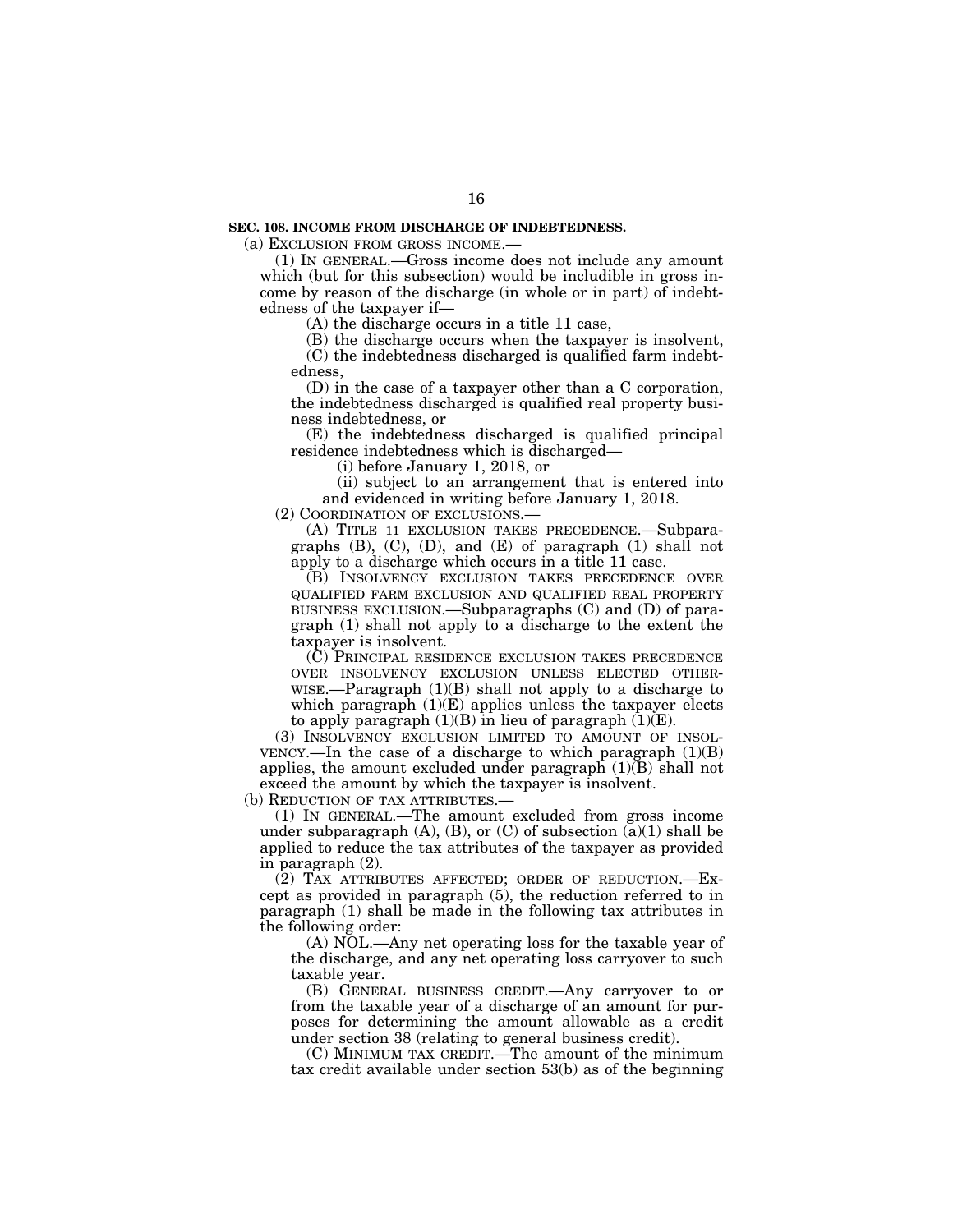of the taxable year immediately following the taxable year of the discharge.

(D) CAPITAL LOSS CARRYOVERS.—Any net capital loss for the taxable year of the discharge, and any capital loss carryover to such taxable year under section 1212.

(E) BASIS REDUCTION.—

(i) IN GENERAL.—The basis of the property of the taxpayer.

(ii) CROSS REFERENCE.—For provisions for making the reduction described in clause (i), see section 1017.

(F) PASSIVE ACTIVITY LOSS AND CREDIT CARRYOVERS.— Any passive activity loss or credit carryover of the taxpayer under section 469(b) from the taxable year of the discharge.

(G) FOREIGN TAX CREDIT CARRYOVERS.—Any carryover to or from the taxable year of the discharge for purposes of determining the amount of the credit allowable under section 27.

(3) AMOUNT OF REDUCTION.—

(A) IN GENERAL.—Except as provided in subparagraph (B), the reductions described in paragraph (2) shall be one dollar for each dollar excluded by subsection (a).

(B) CREDIT CARRYOVER REDUCTION.—The reductions described in subparagraphs  $(B)$ ,  $(C)$ , and  $(G)$  shall be 331/3 cents for each dollar excluded by subsection (a). The reduction described in subparagraph (F) in any passive activity credit carryover shall be 331/3 cents for each dollar excluded by subsection (a).

(4) ORDERING RULES.—

(A) REDUCTIONS MADE AFTER DETERMINATION OF TAX FOR YEAR.—The reductions described in paragraph (2) shall be made after the determination of the tax imposed by this chapter for the taxable year of the discharge.

(B) REDUCTIONS UNDER SUBPARAGRAPH (A) OR (D) OF PARAGRAPH (2).—The reductions described in subparagraph (A) or (D) of paragraph (2) (as the case may be) shall be made first in the loss for the taxable year of the discharge and then in the carryovers to such taxable year in the order of the taxable years from which each such carryover arose.

(C) REDUCTIONS UNDER SUBPARAGRAPHS (B) AND (G) OF PARAGRAPH (2).—The reductions described in subparagraphs (B) and (G) of paragraph (2) shall be made in the order in which carryovers are taken into account under this chapter for the taxable year of the discharge.

(5) ELECTION TO APPLY REDUCTION FIRST AGAINST DEPRE-CIABLE PROPERTY.—

(A) IN GENERAL.—The taxpayer may elect to apply any portion of the reduction referred to in paragraph (1) to the reduction under section 1017 of the basis of the depreciable property of the taxpayer.

(B) LIMITATION.—The amount to which an election under subparagraph (A) applies shall not exceed the aggregate adjusted bases of the depreciable property held by the tax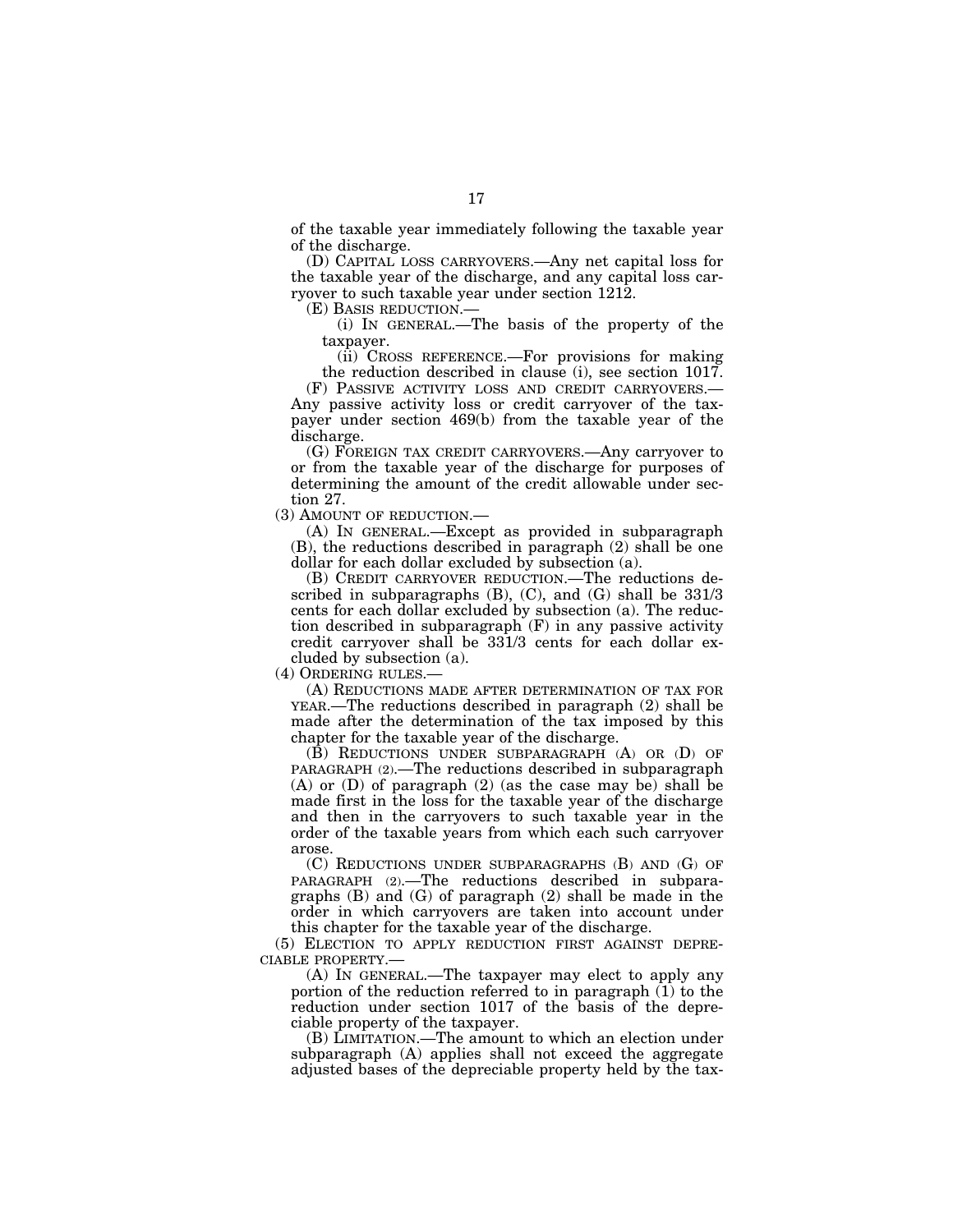payer as of the beginning of the taxable year following the taxable year in which the discharge occurs.

(C) OTHER TAX ATTRIBUTES NOT REDUCED.—Paragraph (2) shall not apply to any amount to which an election under this paragraph applies.

(c) TREATMENT OF DISCHARGE OF QUALIFIED REAL PROPERTY BUSI-NESS INDEBTEDNESS.—

(1) BASIS REDUCTION.—

(A) IN GENERAL.—The amount excluded from gross income under subparagraph  $(D)$  of subsection  $(a)(1)$  shall be applied to reduce the basis of the depreciable real property of the taxpayer.

(B) CROSS REFERENCE.—For provisions making the reduction described in subparagraph (A), see section 1017.

(2) LIMITATIONS.—

(A) INDEBTEDNESS IN EXCESS OF VALUE.—The amount excluded under subparagraph  $(D)$  of subsection  $(a)(1)$  with respect to any qualified real property business indebtedness shall not exceed the excess (if any) of—

(i) the outstanding principal amount of such indebtedness (immediately before the discharge), over

(ii) the fair market value of the real property described in paragraph  $(3)(A)$  (as of such time), reduced by the outstanding principal amount of any other qualified real property business indebtedness secured by such property (as of such time).

(B) OVERALL LIMITATION.—The amount excluded under subparagraph  $(D)$  of subsection  $(a)(1)$  shall not exceed the aggregate adjusted bases of depreciable real property (determined after any reductions under subsections (b) and (g)) held by the taxpayer immediately before the discharge (other than depreciable real property acquired in contemplation of such discharge).

(3) QUALIFIED REAL PROPERTY BUSINESS INDEBTEDNESS.—The term ''qualified real property business indebtedness'' means indebtedness which—

(A) was incurred or assumed by the taxpayer in connection with real property used in a trade or business and is secured by such real property,

(B) was incurred or assumed before January 1, 1993, or if incurred or assumed on or after such date, is qualified acquisition indebtedness, and

 $(C)$  with respect to which such taxpayer makes an election to have this paragraph apply.

Such term shall not include qualified farm indebtedness. Indebtedness under subparagraph (B) shall include indebtedness resulting from the refinancing of indebtedness under subparagraph  $(\overline{B})$  (or this sentence), but only to the extent it does not exceed the amount of the indebtedness being refinanced.

(4) QUALIFIED ACQUISITION INDEBTEDNESS.—For purposes of paragraph (3)(B), the term ''qualified acquisition indebtedness'' means, with respect to any real property described in paragraph (3)(A), indebtedness incurred or assumed to acquire, construct, reconstruct, or substantially improve such property.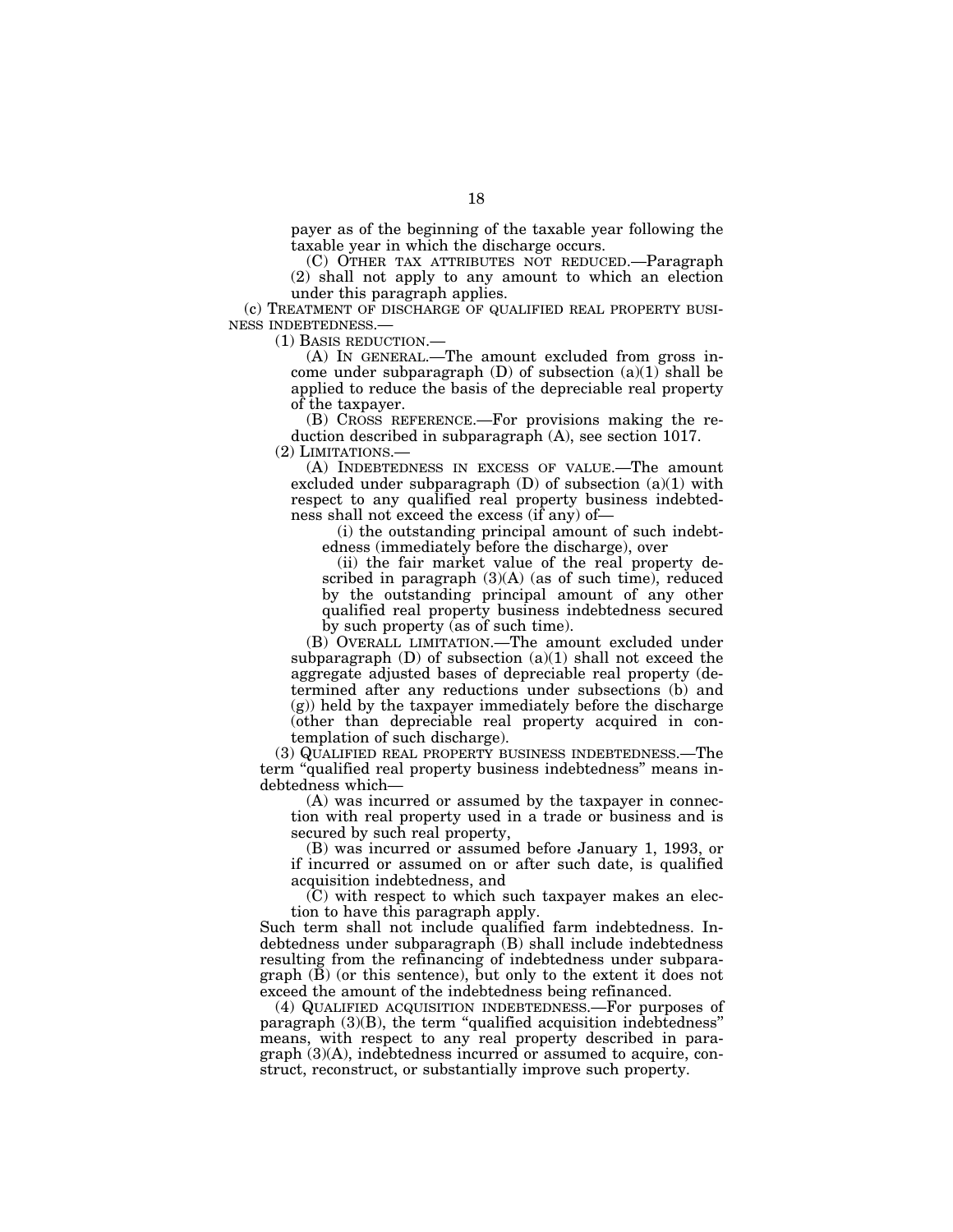(5) REGULATIONS.—The Secretary shall issue such regulations as are necessary to carry out this subsection, including regulations preventing the abuse of this subsection through cross-collateralization or other means.

(d) MEANING OF TERMS; SPECIAL RULES RELATING TO CERTAIN PROVISIONS.—

 $(1)$  INDEBTEDNESS OF TAXPAYER.—For purposes of this section, the term ''indebtedness of the taxpayer'' means any indebtedness—

(A) for which the taxpayer is liable, or

(B) subject to which the taxpayer holds property.

(2) TITLE 11 CASE.—For purposes of this section, the term ''title 11 case'' means a case under title 11 of the United States Code (relating to bankruptcy), but only if the taxpayer is under the jurisdiction of the court in such case and the discharge of indebtedness is granted by the court or is pursuant to a plan approved by the court.

(3) INSOLVENT.—For purposes of this section, the term ''insolvent'' means the excess of liabilities over the fair market value of assets. With respect to any discharge, whether or not the taxpayer is insolvent, and the amount by which the taxpayer is insolvent, shall be determined on the basis of the taxpayer's assets and liabilities immediately before the discharge.

[(4) REPEALED. PUB. L. 99–514, TITLE VIII, § 822(B)(3)(A), OCT.<br>22, 1986, 100 STAT. 2373].—<br>(5) DEPRECIABLE PROPERTY.—The term "depreciable prop-

erty" has the same meaning as when used in section 1017.<br>(6) CERTAIN PROVISIONS TO BE APPLIED AT PARTNER LEVEL.—

In the case of a partnership, subsections (a), (b), (c), and (g) shall be applied at the partner level.

(7) SPECIAL RULES FOR S CORPORATION.— (A) CERTAIN PROVISIONS TO BE APPLIED AT CORPORATE LEVEL.—In the case of an S corporation, subsections (a), (b), (c), and (g) shall be applied at the corporate level, including by not taking into account under section 1366(a) any amount excluded under subsection (a) of this section.

(B) REDUCTION IN CARRYOVER OF DISALLOWED LOSSES AND DEDUCTIONS.—In the case of an S corporation, for purposes of subparagraph  $(A)$  of subsection  $(b)(2)$ , any loss or deduction which is disallowed for the taxable year of the discharge under section  $1366(d)(1)$  shall be treated as a net operating loss for such taxable year. The preceding sentence shall not apply to any discharge to the extent that subsection  $(a)(1)(D)$  applies to such discharge.

(C) COORDINATION WITH BASIS ADJUSTMENTS UNDER SEC-TION 1367(B)(2).—For purposes of subsection (e)(6), a shareholder's adjusted basis in indebtedness of an S corporation shall be determined without regard to any adjustments made under section 1367(b)(2).

(8) REDUCTIONS OF TAX ATTRIBUTES IN TITLE 11 CASES OF IN- DIVIDUALS TO BE MADE BY ESTATE.—In any case under chapter 7 or 11 of title 11 of the United States Code to which section 1398 applies, for purposes of paragraphs (1) and (5) of subsection (b) the estate (and not the individual) shall be treated as the taxpayer. The preceding sentence shall not apply for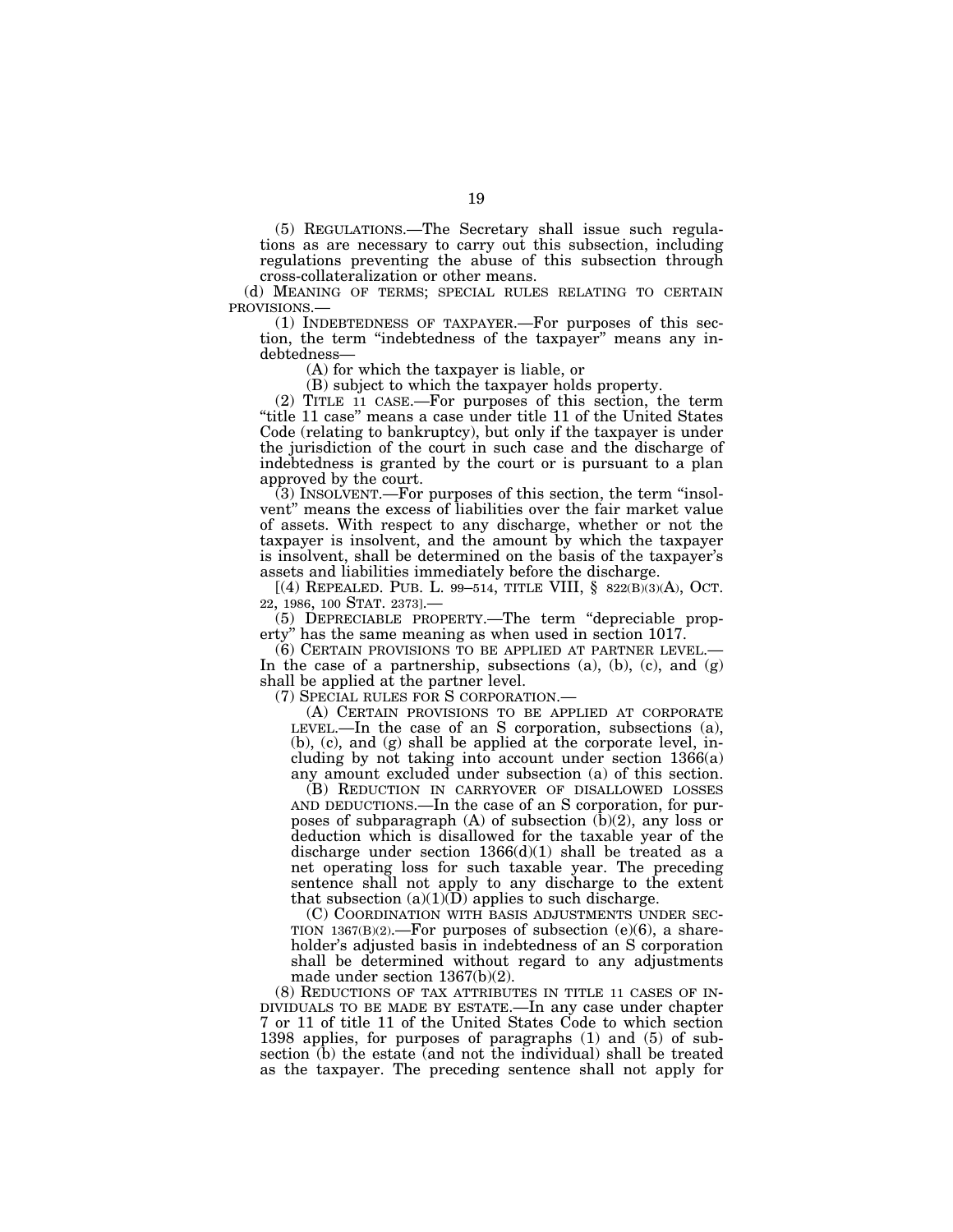purposes of applying section 1017 to property transferred by the estate to the individual.

(9) TIME FOR MAKING ELECTION, ETC..— (A) TIME.—An election under paragraph (5) of subsection (b) or under paragraph  $(3)(C)$  of subsection (c) shall be made on the taxpayer's return for the taxable year in which the discharge occurs or at such other time as may be permitted in regulations prescribed by the Secretary.

(B) REVOCATION ONLY WITH CONSENT.—An election referred to in subparagraph (A), once made, may be revoked only with the consent of the Secretary.

(C) MANNER.—An election referred to in subparagraph (A) shall be made in such manner as the Secretary may by regulations prescribe.

(10) CROSS REFERENCE.—For provision that no reduction is to be made in the basis of exempt property of an individual debtor, see section  $1017(c)(1)$ .

(e) GENERAL RULES FOR DISCHARGE OF INDEBTEDNESS (INCLUDING DISCHARGES NOT IN TITLE 11 CASES OR INSOLVENCY).—For purposes of this title—

(1) NO OTHER INSOLVENCY EXCEPTION.—Except as otherwise provided in this section, there shall be no insolvency exception from the general rule that gross income includes income from the discharge of indebtedness.

(2) INCOME NOT REALIZED TO EXTENT OF LOST DEDUCTIONS.— No income shall be realized from the discharge of indebtedness to the extent that payment of the liability would have given rise to a deduction.

(3) ADJUSTMENTS FOR UNAMORTIZED PREMIUM AND DIS-COUNT.—The amount taken into account with respect to any discharge shall be properly adjusted for unamortized premium and unamortized discount with respect to the indebtedness discharged.

(4) ACQUISITION OF INDEBTEDNESS BY PERSON RELATED TO DEBTOR.

(A) TREATED AS ACQUISITION BY DEBTOR.—For purposes of determining income of the debtor from discharge of indebtedness, to the extent provided in regulations prescribed by the Secretary, the acquisition of outstanding indebtedness by a person bearing a relationship to the debtor specified in section 267(b) or 707(b)(1) from a person who does not bear such a relationship to the debtor shall be treated as the acquisition of such indebtedness by the debtor. Such regulations shall provide for such adjustments in the treatment of any subsequent transactions involving the indebtedness as may be appropriate by reason of the application of the preceding sentence.

(B) MEMBERS OF FAMILY.—For purposes of this paragraph, sections  $267(b)$  and  $707(b)(1)$  shall be applied as if section  $267(c)(4)$  provided that the family of an individual consists of the individual's spouse, the individual's children, grandchildren, and parents, and any spouse of the individual's children or grandchildren.

(C) ENTITIES UNDER COMMON CONTROL TREATED AS RE-LATED.—For purposes of this paragraph, two entities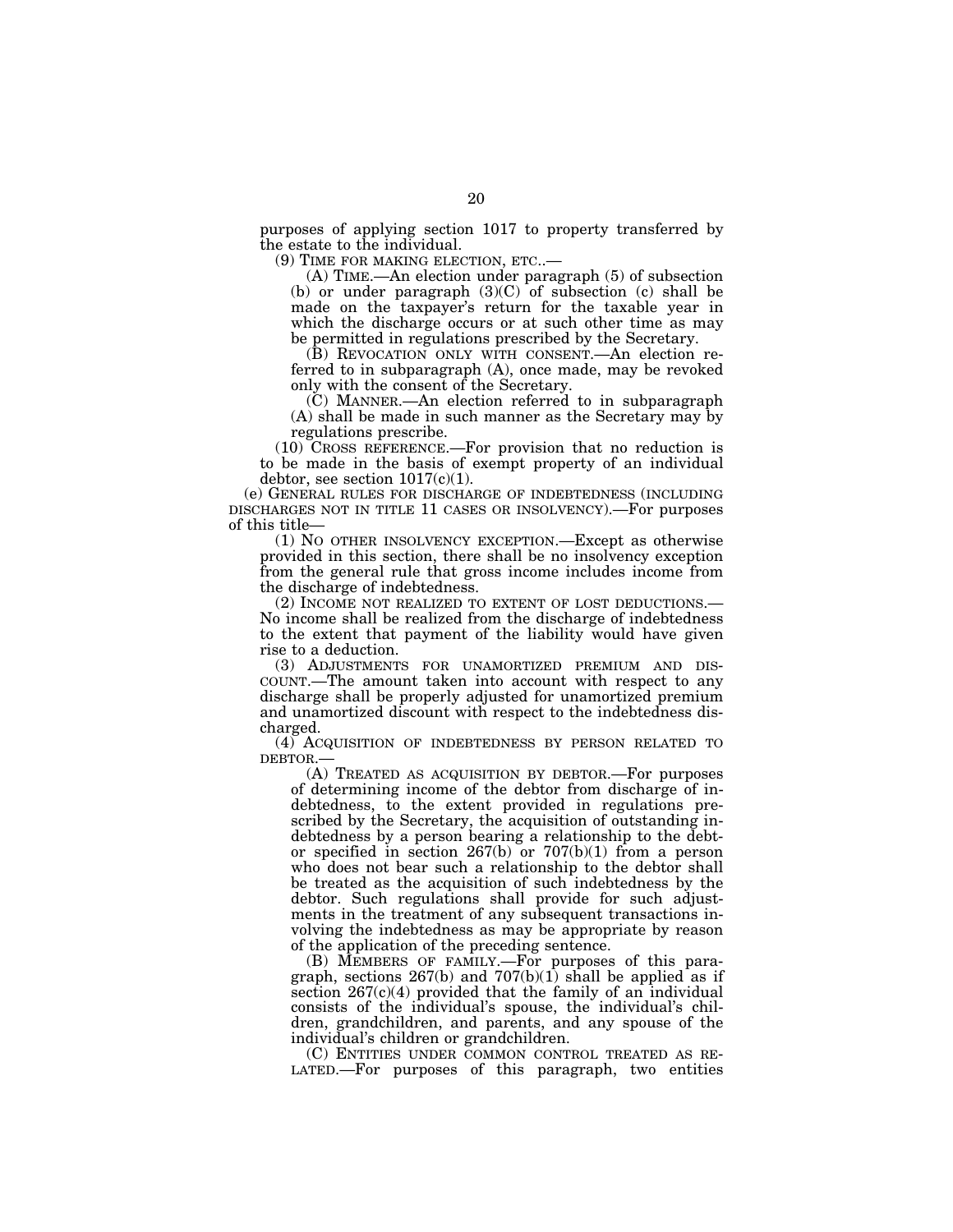which are treated as a single employer under subsection (b) or (c) of section 414 shall be treated as bearing a rela-

tionship to each other which is described in section 267(b). (5) PURCHASE-MONEY DEBT REDUCTION FOR SOLVENT DEBTOR TREATED AS PRICE REDUCTION.—If—

(A) the debt of a purchaser of property to the seller of such property which arose out of the purchase of such property is reduced,

(B) such reduction does not occur—

(i) in a title 11 case, or

(ii) when the purchaser is insolvent, and

(C) but for this paragraph, such reduction would be treated as income to the purchaser from the discharge of indebtedness,

then such reduction shall be treated as a purchase price adjustment.

(6) INDEBTEDNESS CONTRIBUTED TO CAPITAL.—Except as provided in regulations, for purposes of determining income of the debtor from discharge of indebtedness, if a debtor corporation acquires its indebtedness from a shareholder as a contribution to capital—

(A) section 118 shall not apply, but

(B) such corporation shall be treated as having satisfied the indebtedness with an amount of money equal to the shareholder's adjusted basis in the indebtedness.

(7) RECAPTURE OF GAIN ON SUBSEQUENT SALE OF STOCK.—

(A) IN GENERAL.—If a creditor acquires stock of a debtor corporation in satisfaction of such corporation's indebtedness, for purposes of section 1245—

(i) such stock (and any other property the basis of which is determined in whole or in part by reference to the adjusted basis of such stock) shall be treated as section 1245 property,

(ii) the aggregate amount allowed to the creditor— (I) as deductions under subsection (a) or (b) of section 166 (by reason of the worthlessness or par-

tial worthlessness of the indebtedness), or

(II) as an ordinary loss on the exchange,

shall be treated as an amount allowed as a deduction for depreciation, and

(iii) an exchange of such stock qualifying under section 354(a), 355(a), or 356(a) shall be treated as an exchange to which section 1245(b)(3) applies.

The amount determined under clause (ii) shall be reduced by the amount (if any) included in the creditor's gross income on the exchange.

(B) SPECIAL RULE FOR CASH BASIS TAXPAYERS.—In the case of any creditor who computes his taxable income under the cash receipts and disbursements method, proper adjustment shall be made in the amount taken into account under clause (ii) of subparagraph (A) for any amount which was not included in the creditor's gross income but which would have been included in such gross income if such indebtedness had been satisfied in full.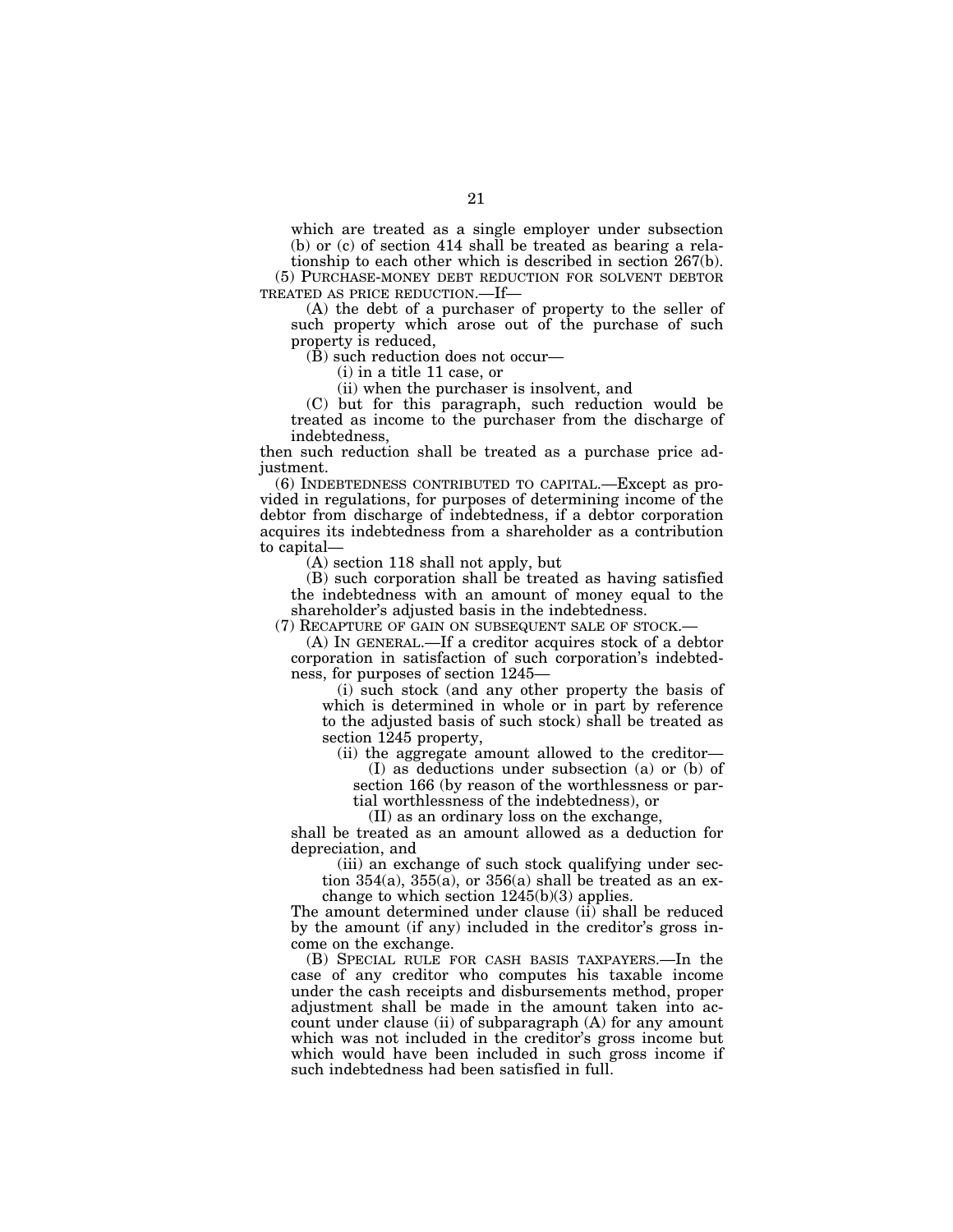(C) STOCK OF PARENT CORPORATION.—For purposes of this paragraph, stock of a corporation in control (within the meaning of section  $368(c)$  of the debtor corporation shall be treated as stock of the debtor corporation.

(D) TREATMENT OF SUCCESSOR CORPORATION.—For purposes of this paragraph, the term "debtor corporation" includes a successor corporation.

(E) PARTNERSHIP RULE.—Under regulations prescribed by the Secretary, rules similar to the rules of the foregoing subparagraphs of this paragraph shall apply with respect to the indebtedness of a partnership.

(8) INDEBTEDNESS SATISFIED BY CORPORATE STOCK OR PART-NERSHIP INTEREST.—For purposes of determining income of a debtor from discharge of indebtedness, if—

(A) a debtor corporation transfers stock, or

(B) a debtor partnership transfers a capital or profits interest in such partnership,

to a creditor in satisfaction of its recourse or nonrecourse indebtedness, such corporation or partnership shall be treated as having satisfied the indebtedness with an amount of money equal to the fair market value of the stock or interest. In the case of any partnership, any discharge of indebtedness income recognized under this paragraph shall be included in the distributive shares of taxpayers which were the partners in the partnership immediately before such discharge.

(9) DISCHARGE OF INDEBTEDNESS INCOME NOT TAKEN INTO ACCOUNT IN DETERMINING WHETHER ENTITY MEETS REIT QUALI-FICATIONS.—Any amount included in gross income by reason of the discharge of indebtedness shall not be taken into account for purposes of paragraphs (2) and (3) of section 856(c).

(10) INDEBTEDNESS SATISFIED BY ISSUANCE OF DEBT INSTRU-MENT.—

(A) IN GENERAL.—For purposes of determining income of a debtor from discharge of indebtedness, if a debtor issues a debt instrument in satisfaction of indebtedness, such debtor shall be treated as having satisfied the indebtedness with an amount of money equal to the issue price of such debt instrument.

(B) ISSUE PRICE.—For purposes of subparagraph (A), the issue price of any debt instrument shall be determined under sections 1273 and 1274. For purposes of the preceding sentence, section  $1273(b)(4)$  shall be applied by reducing the stated redemption price of any instrument by the portion of such stated redemption price which is treated as interest for purposes of this chapter.

(f) STUDENT LOANS.—

(1) IN GENERAL.—In the case of an individual, gross income does not include any amount which (but for this subsection) would be includible in gross income by reason of the discharge (in whole or in part) of any student loan if such discharge was pursuant to a provision of such loan under which all or part of the indebtedness of the individual would be discharged if the individual worked for a certain period of time in certain professions for any of a broad class of employers.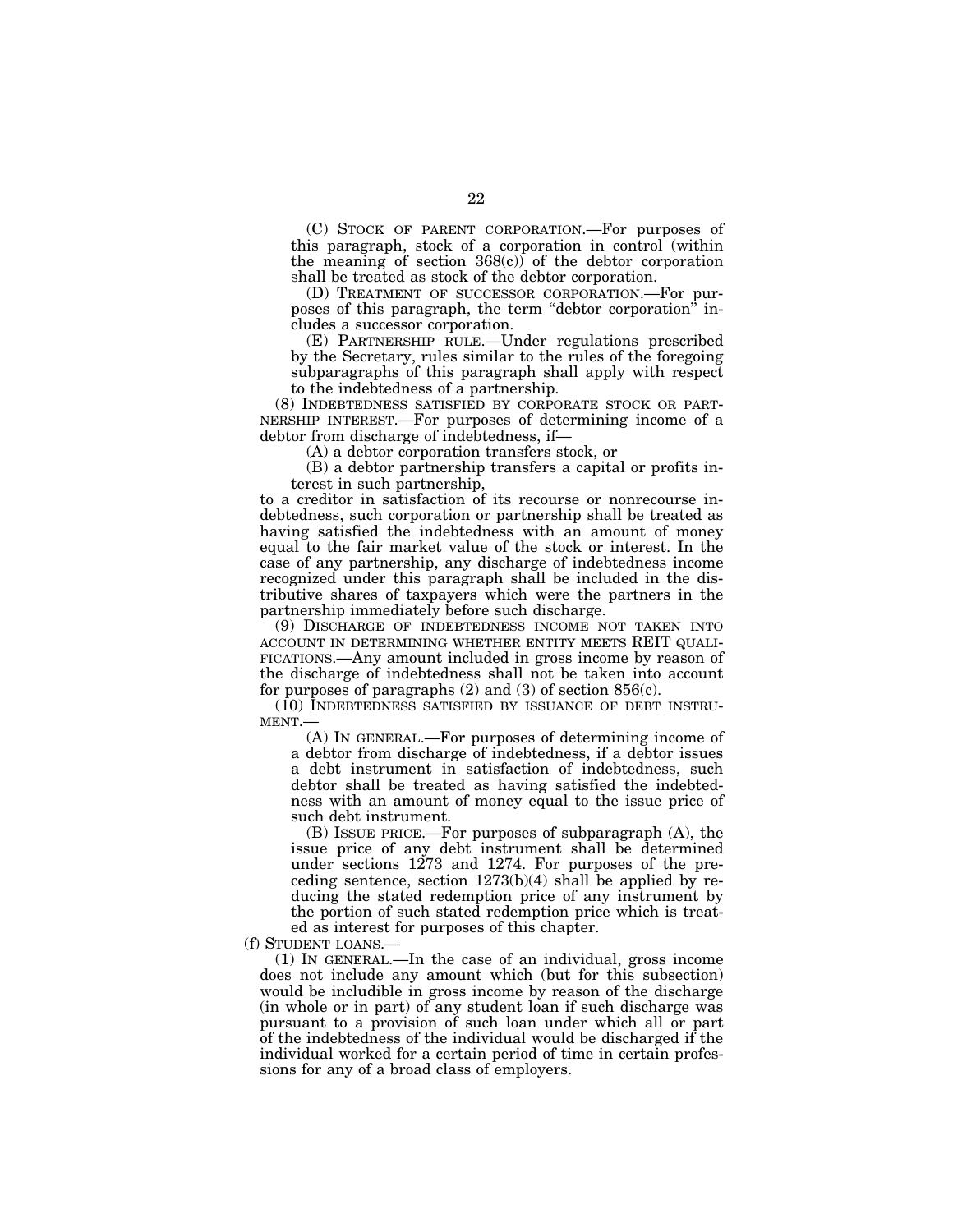(2) STUDENT LOAN.—For purposes of this subsection, the term "student loan" means any loan to an individual to assist the individual in attending an educational organization described in section  $170(b)(1)(\text{\AA})(\text{ii})$  made by-

(A) the United States, or an instrumentality or agency thereof,

(B) a State, territory, or possession of the United States, or the District of Columbia, or any political subdivision thereof,

(C) a public benefit corporation—

(i) which is exempt from taxation under section 501(c)(3),

(ii) which has assumed control over a State, county, or municipal hospital, and

(iii) whose employees have been deemed to be public employees under State law, or

(D) any educational organization described in section  $170(b)(1)(A)(ii)$  if such loan is made-

(i) pursuant to an agreement with any entity described in subparagraph  $(A)$ ,  $(B)$ , or  $(C)$  under which the funds from which the loan was made were provided to such educational organization, or

(ii) pursuant to a program of such educational organization which is designed to encourage its students to serve in occupations with unmet needs or in areas with unmet needs and under which the services provided by the students (or former students) are for or under the direction of a governmental unit or an organization described in section  $501(c)(3)$  and exempt from tax under section 501(a).

The term "student loan" includes any loan made by an educational organization described in section  $170(b)(1)(A)(ii)$  or by an organization exempt from tax under section 501(a) to refinance a loan to an individual to assist the individual in attending any such educational organization but only if the refinancing loan is pursuant to a program of the refinancing organization which is designed as described in subparagraph  $(D)(ii)$ .

(3) EXCEPTION FOR DISCHARGES ON ACCOUNT OF SERVICES PERFORMED FOR CERTAIN LENDERS.—Paragraph (1) shall not apply to the discharge of a loan made by an organization described in paragraph (2)(D) if the discharge is on account of services performed for either such organization.

(4) PAYMENTS UNDER NATIONAL HEALTH SERVICE CORPS LOAN REPAYMENT PROGRAM AND CERTAIN STATE LOAN REPAYMENT PROGRAMS.—In the case of an individual, gross income shall not include any amount received under section 338B(g) of the Public Health Service Act, under a State program described in section 338I of such Act, or under any other State loan repayment or loan forgiveness program that is intended to provide for the increased availability of health care services in underserved or health professional shortage areas (as determined by such State).

(5) DISCHARGES ON ACCOUNT OF DEATH OR DISABILITY.—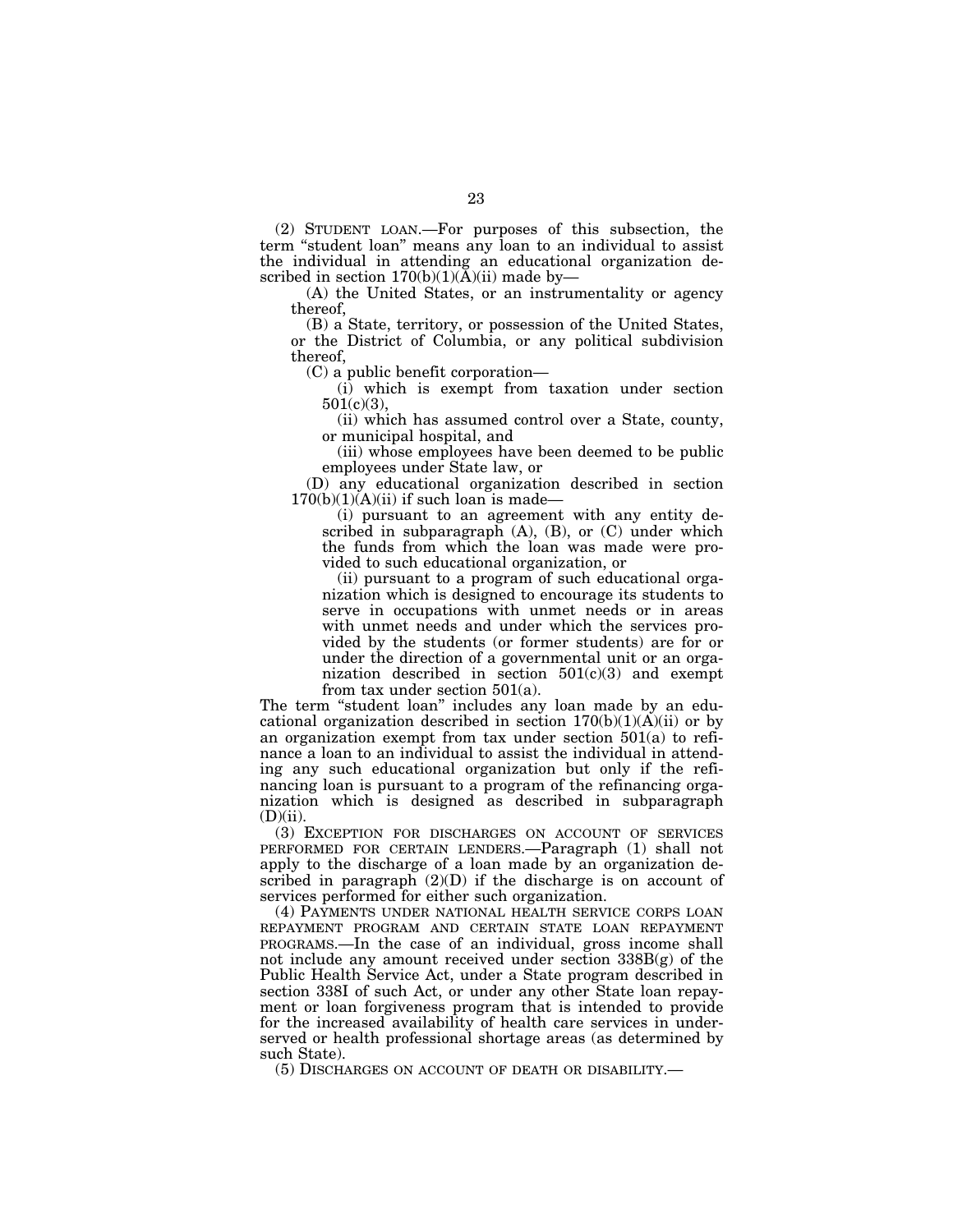(A) IN GENERAL.—In the case of an individual, gross income does not include any amount which (but for this subsection) would be includible in gross income for such taxable year by reasons of the discharge (in whole or in part) of any loan described in subparagraph (B) after December 31,  $2017$ , and before January 1,  $2026$ , if such discharge was—

(i) pursuant to subsection (a) or (d) of section 437 of the Higher Education Act of 1965 or the parallel benefit under part D of title IV of such Act (relating to the repayment of loan liability),

(ii) pursuant to section  $464(c)(1)(F)$  of such Act, [or] *(iii) pursuant to paragraph (3) or (5) of section 140(g) of the Truth in Lending Act, or* 

 $\lceil$ (iii) $\rceil$  (iv) otherwise discharged on account of the death or total and permanent disability of the student. (B) LOANS DESCRIBED.—A loan is described in this subparagraph if such loan is—

(i) a student loan (as defined in paragraph (2)), or

(ii) a private education loan (as defined in section 140(7) of the Consumer Credit Protection Act (15 U.S.C. 1650(7))).

(g) SPECIAL RULES FOR DISCHARGE OF QUALIFIED FARM INDEBTED-NESS.—

(1) DISCHARGE MUST BE BY QUALIFIED PERSON.—<br>(A) IN GENERAL.—Subparagraph (C) of subsection  $(a)(1)$ shall apply only if the discharge is by a qualified person.

(B) QUALIFIED PERSON.—For purposes of subparagraph (A), the term ''qualified person'' has the meaning given to such term by section  $49(a)(1)(D)(iv)$ ; except that such term shall include any Federal, State, or local government or agency or instrumentality thereof.

(2) QUALIFIED FARM INDEBTEDNESS.—For purposes of this section, indebtedness of a taxpayer shall be treated as qualified farm indebtedness if—

(A) such indebtedness was incurred directly in connection with the operation by the taxpayer of the trade or business of farming, and

(B) 50 percent or more of the aggregate gross receipts of the taxpayer for the 3 taxable years preceding the taxable year in which the discharge of such indebtedness occurs is attributable to the trade or business of farming.

(3) AMOUNT EXCLUDED CANNOT EXCEED SUM OF TAX AT-TRIBUTES AND BUSINESS AND INVESTMENT ASSETS.—

(A) IN GENERAL.—The amount excluded under subparagraph  $(C)$  of subsection  $(a)(1)$  shall not exceed the sum of-

(i) the adjusted tax attributes of the taxpayer, and

(ii) the aggregate adjusted bases of qualified property held by the taxpayer as of the beginning of the taxable year following the taxable year in which the discharge occurs.

(B) ADJUSTED TAX ATTRIBUTES.—For purposes of subparagraph (A), the term "adjusted tax attributes" means the sum of the tax attributes described in subparagraphs  $(A)$ ,  $(B)$ ,  $(C)$ ,  $(D)$ ,  $(F)$ , and  $(G)$  of subsection  $(\bar{b})(2)$  deter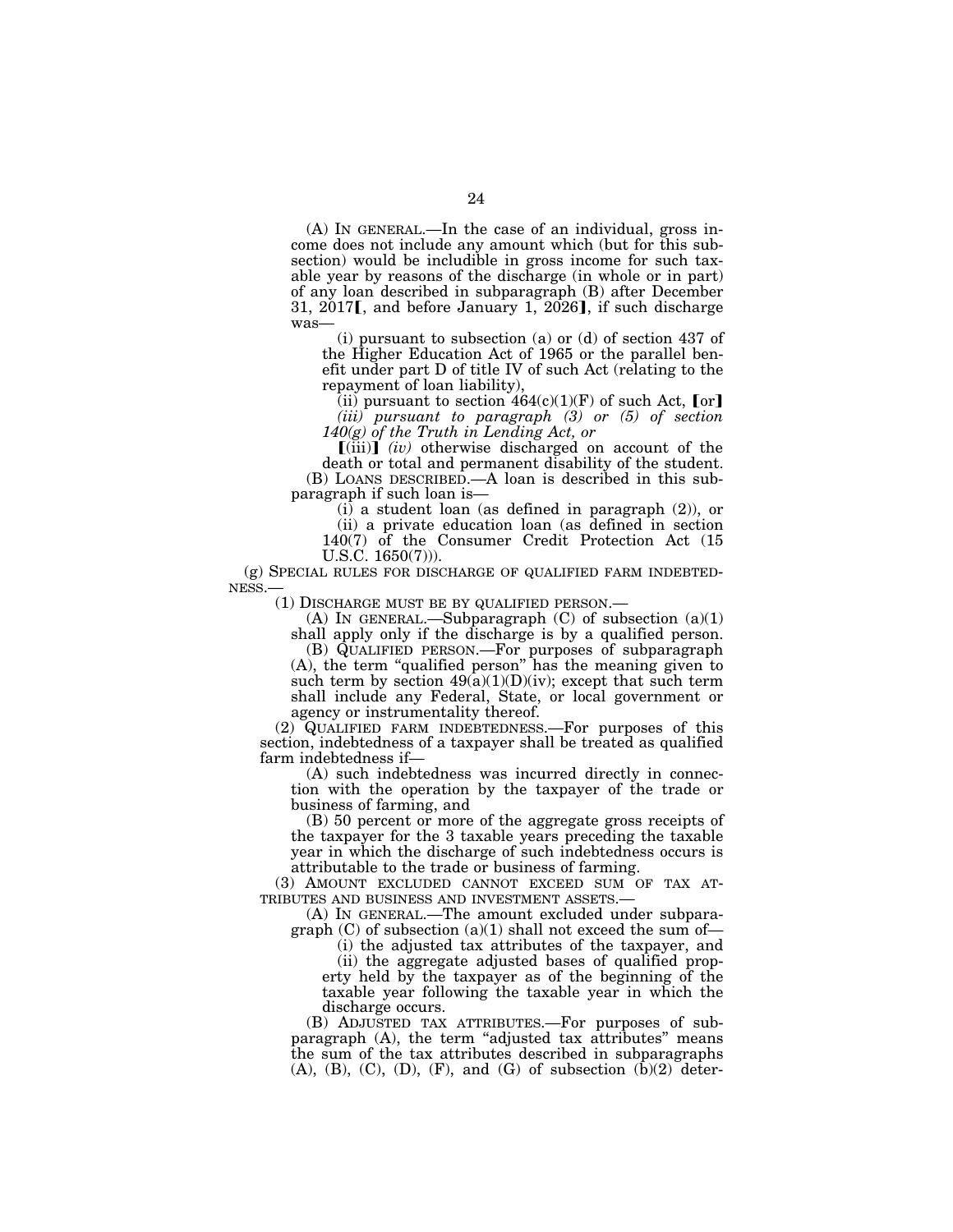mined by taking into account \$3 for each \$1 of the attributes described in subparagraphs (B), (C), and (G) of subsection (b)(2) and the attribute described in subparagraph  $(F)$  of subsection  $(b)(2)$  to the extent attributable to any passive activity credit carryover.

 $(C)$  QUALIFIED PROPERTY.—For purposes of this paragraph, the term "qualified property" means any property which is used or is held for use in a trade or business or for the production of income.

(D) COORDINATION WITH INSOLVENCY EXCLUSION.—For purposes of this paragraph, the adjusted basis of any qualified property and the amount of the adjusted tax attributes shall be determined after any reduction under subsection (b) by reason of amounts excluded from gross income under subsection  $(a)(1)(B)$ .

(h) SPECIAL RULES RELATING TO QUALIFIED PRINCIPAL RESIDENCE INDEBTEDNESS.—

(1) BASIS REDUCTION.—The amount excluded from gross income by reason of subsection  $(a)(1)(E)$  shall be applied to reduce (but not below zero) the basis of the principal residence of the taxpayer.

(2) QUALIFIED PRINCIPAL RESIDENCE INDEBTEDNESS.—For purposes of this section, the term ''qualified principal residence indebtedness'' means acquisition indebtedness (within the meaning of section  $163(h)(3)(B)$ , applied by substituting "\$2,000,000 (\$1,000,000" for "\$1,000,000 (\$500,000" in clause (ii) thereof) with respect to the principal residence of the taxpayer.

(3) EXCEPTION FOR CERTAIN DISCHARGES NOT RELATED TO TAXPAYER'S FINANCIAL CONDITION.—Subsection (a)(1)(E) shall not apply to the discharge of a loan if the discharge is on account of services performed for the lender or any other factor not directly related to a decline in the value of the residence or to the financial condition of the taxpayer.

(4) ORDERING RULE.—If any loan is discharged, in whole or in part, and only a portion of such loan is qualified principal residence indebtedness, subsection  $(a)(1)(E)$  shall apply only to so much of the amount discharged as exceeds the amount of the loan (as determined immediately before such discharge) which is not qualified principal residence indebtedness.

(5) PRINCIPAL RESIDENCE.—For purposes of this subsection, the term ''principal residence'' has the same meaning as when used in section 121.

(i) DEFERRAL AND RATABLE INCLUSION OF INCOME ARISING FROM BUSINESS INDEBTEDNESS DISCHARGED BY THE REACQUISITION OF A DEBT INSTRUMENT.—

(1) IN GENERAL.—At the election of the taxpayer, income from the discharge of indebtedness in connection with the reacquisition after December 31, 2008, and before January 1, 2011, of an applicable debt instrument shall be includible in gross income ratably over the 5-taxable-year period beginning with—

(A) in the case of a reacquisition occurring in 2009, the fifth taxable year following the taxable year in which the reacquisition occurs, and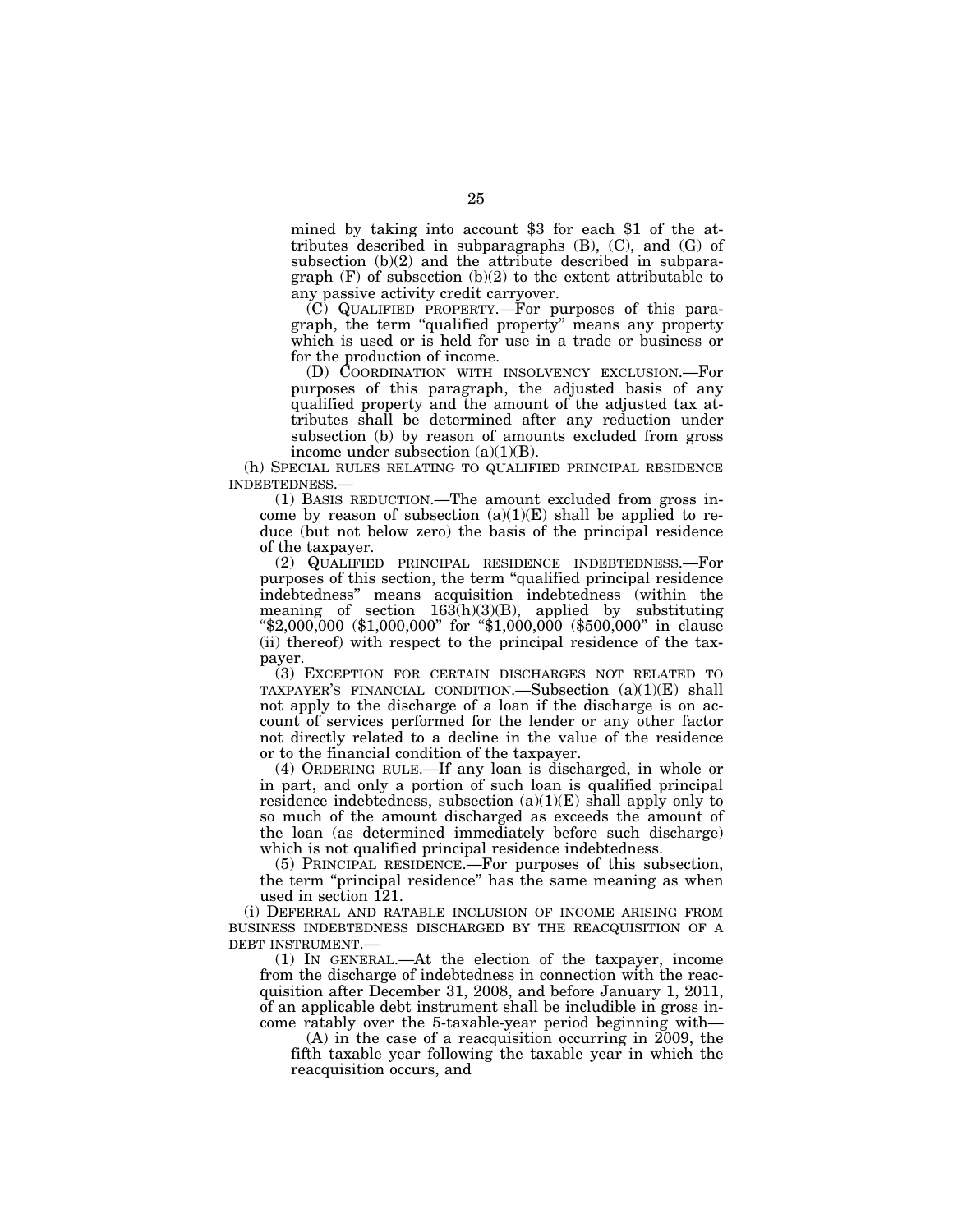(B) in the case of a reacquisition occurring in 2010, the fourth taxable year following the taxable year in which the reacquisition occurs.

(2) DEFERRAL OF DEDUCTION FOR ORIGINAL ISSUE DISCOUNT IN DEBT FOR DEBT EXCHANGES.—

 $(A)$  In GENERAL.—If, as part of a reacquisition to which paragraph (1) applies, any debt instrument is issued for the applicable debt instrument being reacquired (or is treated as so issued under subsection  $(e)(4)$  and the regulations thereunder) and there is any original issue discount determined under subpart A of part V of subchapter P of this chapter with respect to the debt instrument so issued—

(i) except as provided in clause (ii), no deduction otherwise allowable under this chapter shall be allowed to the issuer of such debt instrument with respect to the portion of such original issue discount which—

(I) accrues before the 1st taxable year in the 5 taxable-year period in which income from the discharge of indebtedness attributable to the reacquisition of the debt instrument is includible under paragraph (1), and

(II) does not exceed the income from the discharge of indebtedness with respect to the debt instrument being reacquired, and

(ii) the aggregate amount of deductions disallowed under clause (i) shall be allowed as a deduction ratably over the 5-taxable-year period described in clause  $(i)(I).$ 

If the amount of the original issue discount accruing before such 1st taxable year exceeds the income from the discharge of indebtedness with respect to the applicable debt instrument being reacquired, the deductions shall be disallowed in the order in which the original issue discount is accrued.

(B) DEEMED DEBT FOR DEBT EXCHANGES.—For purposes of subparagraph (A), if any debt instrument is issued by an issuer and the proceeds of such debt instrument are used directly or indirectly by the issuer to reacquire an applicable debt instrument of the issuer, the debt instrument so issued shall be treated as issued for the debt instrument being reacquired. If only a portion of the proceeds from a debt instrument are so used, the rules of subparagraph (A) shall apply to the portion of any original issue discount on the newly issued debt instrument which is equal to the portion of the proceeds from such instrument used to reacquire the outstanding instrument.

(3) APPLICABLE DEBT INSTRUMENT.—For purposes of this subsection—

(A) APPLICABLE DEBT INSTRUMENT.—The term ''applicable debt instrument" means any debt instrument which was issued by—

(i) a C corporation, or

(ii) any other person in connection with the conduct of a trade or business by such person.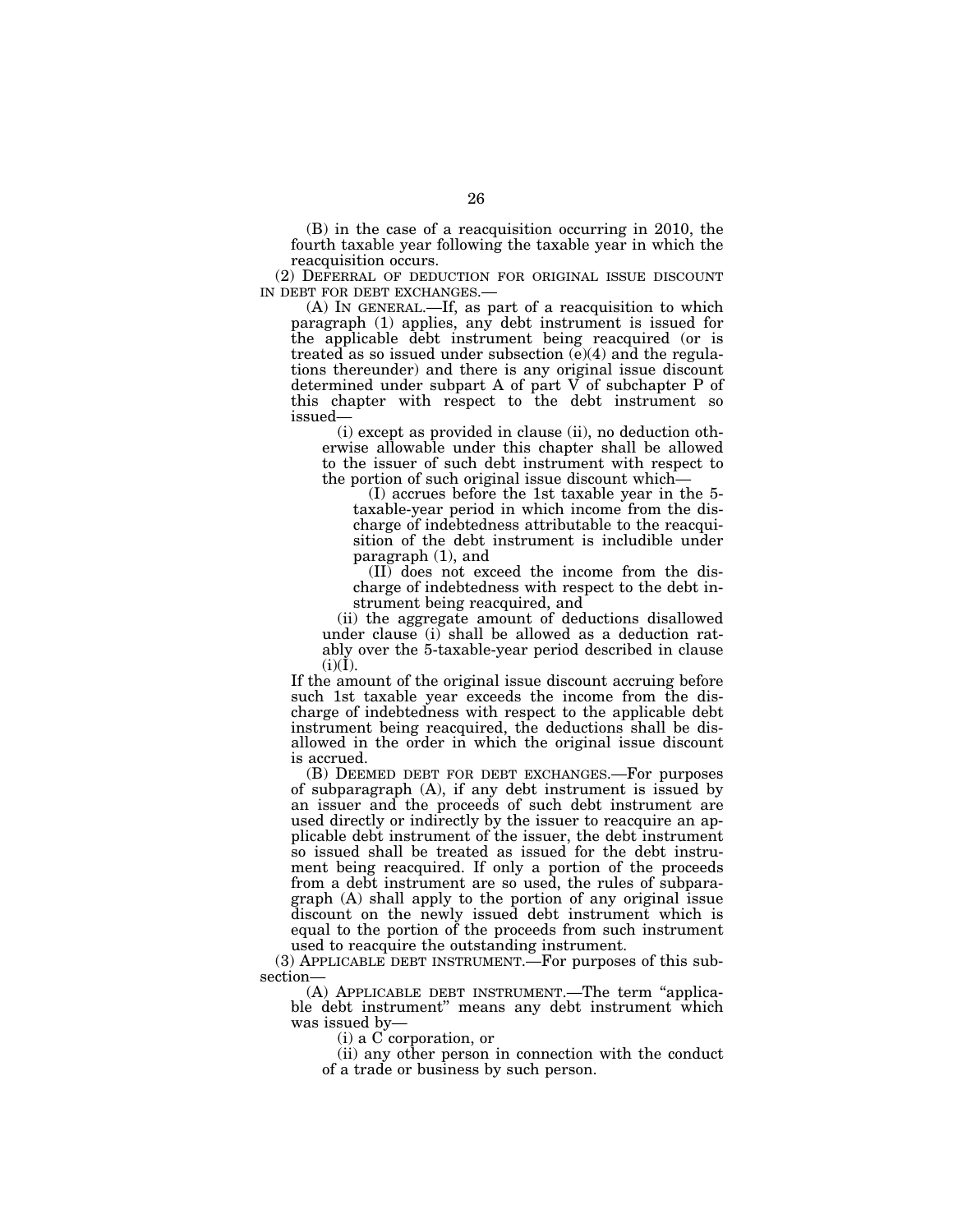(B) DEBT INSTRUMENT.—The term ''debt instrument'' means a bond, debenture, note, certificate, or any other instrument or contractual arrangement constituting indebtedness (within the meaning of section  $1275(a)(1)$ ).

(4) REACQUISITION.—For purposes of this subsection—

(A) IN GENERAL.—The term ''reacquisition'' means, with respect to any applicable debt instrument, any acquisition of the debt instrument by—

(i) the debtor which issued (or is otherwise the obligor under) the debt instrument, or

(ii) a related person to such debtor.

(B) ACQUISITION.—The term ''acquisition'' shall, with respect to any applicable debt instrument, include an acquisition of the debt instrument for cash, the exchange of the debt instrument for another debt instrument (including an exchange resulting from a modification of the debt instrument), the exchange of the debt instrument for corporate stock or a partnership interest, and the contribution of the debt instrument to capital. Such term shall also include the complete forgiveness of the indebtedness by the holder of the debt instrument.

(5) OTHER DEFINITIONS AND RULES.—For purposes of this subsection—

(A) RELATED PERSON.—The determination of whether a person is related to another person shall be made in the same manner as under subsection  $(e)(4)$ .<br>(B) ELECTION.—

(i) IN GENERAL.—An election under this subsection with respect to any applicable debt instrument shall be made by including with the return of tax imposed by chapter 1 for the taxable year in which the reacquisition of the debt instrument occurs a statement which—

(I) clearly identifies such instrument, and

(II) includes the amount of income to which paragraph (1) applies and such other information as the Secretary may prescribe.

(ii) ELECTION IRREVOCABLE.—Such election, once made, is irrevocable.

(iii) PASS-THRU ENTITIES.—In the case of a partnership, S corporation, or other pass-thru entity, the election under this subsection shall be made by the partnership, the S corporation, or other entity involved.

(C) COORDINATION WITH OTHER EXCLUSIONS.—If a taxpayer elects to have this subsection apply to an applicable debt instrument, subparagraphs  $(A)$ ,  $(B)$ ,  $(C)$ , and  $(D)$  of subsection  $(a)(1)$  shall not apply to the income from the discharge of such indebtedness for the taxable year of the election or any subsequent taxable year.

(D) ACCELERATION OF DEFERRED ITEMS.— (i) IN GENERAL.—In the case of the death of the taxpayer, the liquidation or sale of substantially all the assets of the taxpayer (including in a title 11 or similar case), the cessation of business by the taxpayer, or similar circumstances, any item of income or deduc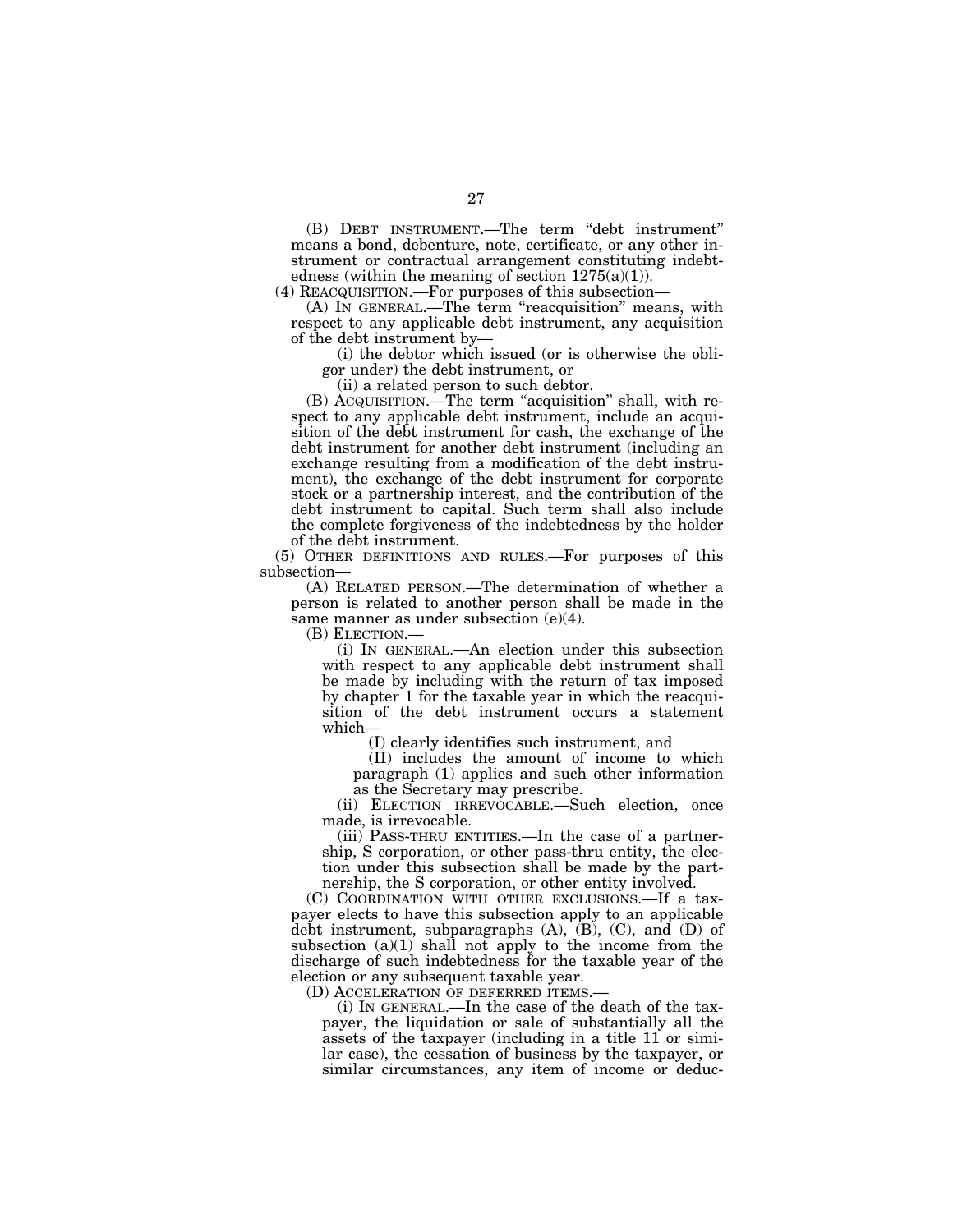tion which is deferred under this subsection (and has not previously been taken into account) shall be taken into account in the taxable year in which such event occurs (or in the case of a title 11 or similar case, the day before the petition is filed).

(ii) SPECIAL RULE FOR PASS-THRU ENTITIES.—The rule of clause (i) shall also apply in the case of the sale or exchange or redemption of an interest in a partnership, S corporation, or other pass-thru entity by a partner, shareholder, or other person holding an ownership interest in such entity.

(6) SPECIAL RULE FOR PARTNERSHIPS.—In the case of a partnership, any income deferred under this subsection shall be allocated to the partners in the partnership immediately before the discharge in the manner such amounts would have been included in the distributive shares of such partners under section 704 if such income were recognized at such time. Any decrease in a partner's share of partnership liabilities as a result of such discharge shall not be taken into account for purposes of section 752 at the time of the discharge to the extent it would cause the partner to recognize gain under section 731. Any decrease in partnership liabilities deferred under the preceding sentence shall be taken into account by such partner at the same time, and to the extent remaining in the same amount, as income deferred under this subsection is recognized.

(7) SECRETARIAL AUTHORITY.—The Secretary may prescribe such regulations, rules, or other guidance as may be necessary or appropriate for purposes of applying this subsection, including—

(A) extending the application of the rules of paragraph  $(5)(D)$  to other circumstances where appropriate,

(B) requiring reporting of the election (and such other information as the Secretary may require) on returns of tax for subsequent taxable years, and

(C) rules for the application of this subsection to partnerships, S corporations, and other pass-thru entities, including for the allocation of deferred deductions.

\* \* \* \* \* \* \*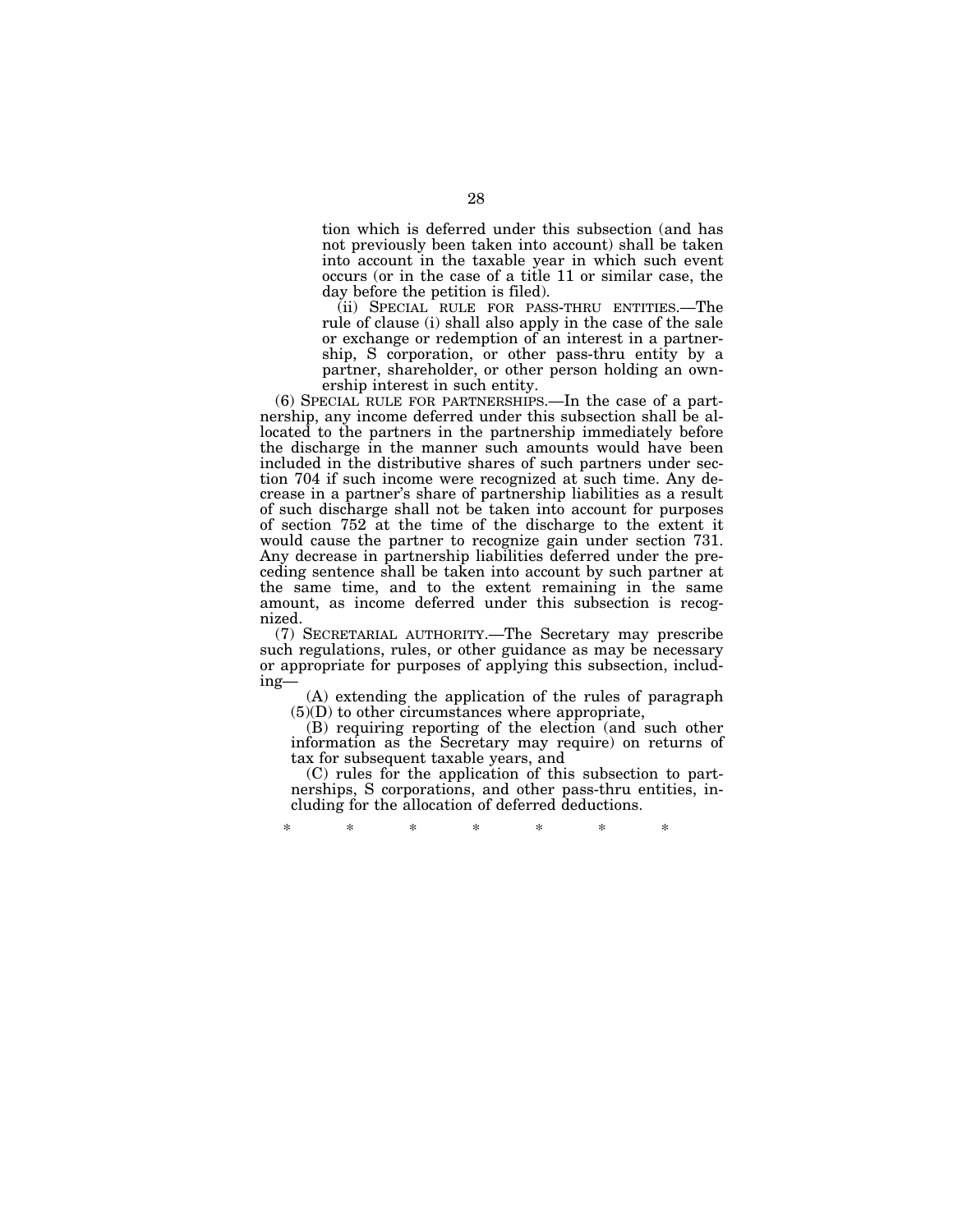## MINORITY VIEWS

H.R. 4545 attempts to finish what the Democrats didn't get done in 2010 when they nationalized the student loan program. This bill is another effort to do away with the private student loan market. It targets the terms and conditions of contracts negotiated by private student lenders and borrowers and throws them out the window—substituting Congress' wisdom for that of private parties.

H.R. 4545, the *Private Loan Disability Discharge Act of 2019*, would rewrite existing contracts regardless of the terms and conditions negotiated by the parties. H.R. 4545 would automatically require lenders to discharge student loan debt in the event borrowers become totally and permanently disabled.

In 2010, the Democrats nationalized the student loan program. Since then, Democrats have been focused on crowding out the few remaining private student lenders. The current practice in the private loan industry already allows a student borrower who becomes totally and permanently disabled to seek discharge of a student loan debt if a physician certifies the disability.

Furthermore, in a competitive market, student loan borrowers are free to choose between lenders who observe similar practices and those who do not. Private lenders and borrowers are best positioned to weigh the trade-offs of their decisions. If enacted, H.R. 4545 will increase compliance costs for lenders, diminish the market value of existing loans, and have the downstream effect of making credit more expensive for student borrowers.

Democrats are unhappy that the private student loan industry is thriving. The private student loan industry experiences a lower rate of default than the federal loan system at 2.4 percent compared to 18 percent respectively.

Rep. Ann Wagner (R–MO) offered an amendment to H.R. 4545 that preserves the ability of private student loan lenders to offer competitive terms and conditions that would not disrupt existing agreements. Specifically, the amendment would allow the estate of a deceased or permanently disabled student loan borrower to request a discharge of the student loan debt, as opposed to requiring that all contracts include such a term. Democrats rejected the amendment on a party line vote of 32–25.

H.R. 4545 will not make the cost of student borrowing cheaper. It does not address the underlying student loan debt crisis. It will not make a college education cheaper to pursue.

Rather this bill is another deliberate effort to limit the availability of private sector lending. It is another targeted effort by Democrats to substitute the wisdom of the private sector with that of Congress. Finally, it is another deliberate effort to increase the cost of lending in the private student loan industry program. This bill is an overt political attempt to fix a problem that doesn't exist.

For these reasons, Committee Republicans oppose H.R. 4545.